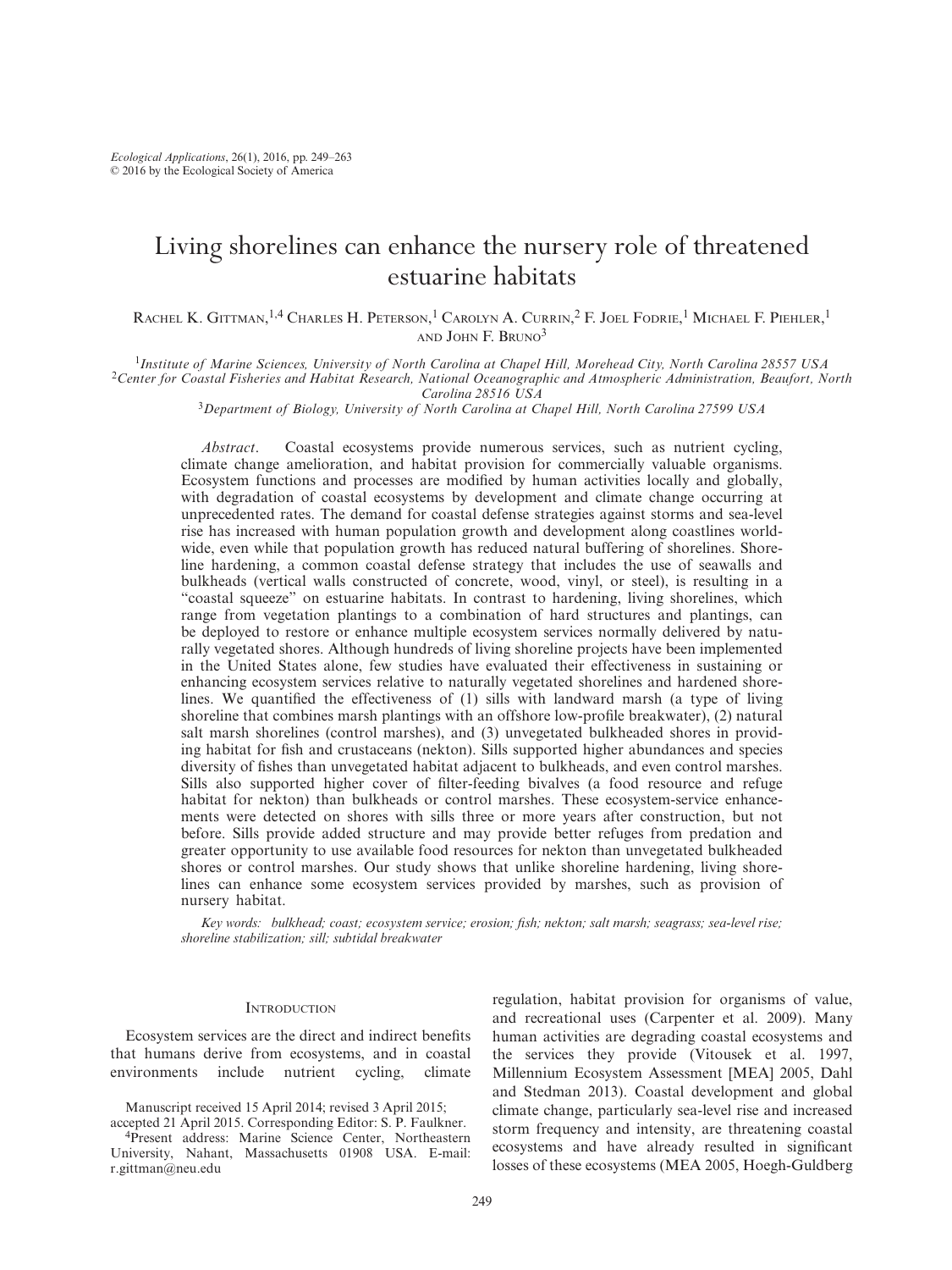and Bruno 2010). With nearly  $40\%$  of the world's population living within 100 km of a coastline (MEA 2005), there is considerable need for development strategies that sustain, restore, or enhance delivery of these globally important ecosystem services (Carpenter et al. 2009).

 One of the most pressing concerns over continued coastal development is protection against erosion and subsequent property loss resulting from the joint impacts of storm events and sea- level rise (Törnqvist and Meffert 2008, Temmerman et al. 2013). Traditional shoreline protection methods, such as seawalls or bulkheads, are designed to protect the shore from erosion and public or private infrastructure from flood and structural damage, but can fail during major storm events and even exacerbate impacts (Thieler and Young 1991, Gittman et al. 2014). In contrast to the putative erosion and damage protection for upland property, these structures can also induce erosion of habitats located seaward of or adjacent to the structure, resulting in the loss of valuable intertidal and/or shallow vegetated (e.g., salt/brackish/fresh marsh, seagrass, mangrove), beach, or mudflat habitat (Hall and Pilkey 1991, Doody 2004, Bozek and Burdick 2005, Dugan et al. 2008, Pontee 2013). Further, as sea levels rises, a "coastal squeeze" can occur where coastal habitat is lost from the high intertidal zone being held at a constant position by a structure and the low intertidal zone migrating landward (Titus 1998, Pontee 2013). Additionally, bulkhead and seawall shorelines support a lower abundance and diversity of benthic infauna, fish, and mobile crustaceans than natural shorelines dominated by salt marsh (Seitz et al. 2006, Bilkovic and Roggero 2008, Dugan et al. 2008, Lucrezi et al. 2010). Heightened awareness of the adverse ecological effects of "hard" shoreline protection methods and the billions of dollars in damage done to coastal properties and infrastructure by major storm events (e.g., Hurricane Katrina in 2005 and Superstorm Sandy in 2012 in the United States) have increased demand for alternative methods that incorporate natural components for coastal protection (Arkema et al. 2013, Cheong et al. 2013, Gittman et al. 2015).

 Some alternative methods of coastal protection, broadly termed "living shorelines," include restoration of habitats that provide natural protection from erosion, such as salt marshes and intertidal oyster reefs (Crooks and Turner 1999, Piazza et al. 2005). Living shorelines also include hybrid techniques that consist of pairing an offshore sill composed of granite boulders, concrete, marl, or oyster shell with marsh plantings (referred to as sill hereafter, see Fig. 1 for examples of sills; National Research Council [NRC] 2007, Currin et al. 2009). Over 200 projects identified as living shorelines have been permitted and constructed in the United States, with sills comprising more than half of them (Fear and Bendell 2011, Chesapeake Bay Trust 2014, Coasts, Oceans, Ports and Rivers Institute [COPRI] 2014). The

goals of these projects are to go beyond providing erosion protection to include sustaining additional ecosystem services, such as provision of habitat for various marine organisms and filtration of nutrients or pollutants (Coasts, Oceans, Ports, and Rivers Institute (COPRI) 2014). However, few studies have assessed the success of living shoreline approaches in sustaining or enhancing ecosystem services (but see Currin et al. 2007, Scyphers et al. 2011, La Peyre et al. 2014). Furthermore, existing studies have only evaluated the short-term ecological functions of living shorelines (<3 years postconstruction) and have not included comparisons to the ecological functions of bulkheaded shores.

 We hypothesized that hybrid living shorelines, sills with landward marsh, would support higher abundances, biomass, and diversity of mobile fishes and crustaceans (nekton), particularly juveniles and estuarine residents, than fringing salt marshes alone or than unvegetated bulkheads. Our hypothesis is based on the expectation that sills would enhance preexisting uses of habitat through one or both of the following mechanisms: (1) increasing the structural complexity of the habitat and providing spatial refuge from predation and environmental stress (i.e., wave exposure); and (2) increasing resource (food) availability via providing additional substrata for epibiota (prey) and organic matter deposition. Nekton abundance and production are positively related to structural habitat complexity, such as submerged aquatic vegetation (Orth et al. 1984, Bell and Westoby 1986), oyster reefs (Grabowski and Peterson 2007, Grabowski et al. 2008, Stunz et al. 2010), and salt marshes (Peterson and Turner 1994, Minello et al. 2003) relative to mudflat or sandy bottom habitats, which lack emergent structure. The addition of sills may increase the availability of structured habitat by providing novel substrate for the settlement of foundation species such as oysters and mussels, and may increase the deposition of other organic materials as food resources (Peterson et al. 2003). To test our hypothesis, we compared nekton catch rates and diversity along sills of varying ages (0–8 years) to shorelines with natural, fringing salt marshes, and to bulkheaded shorelines without marsh.

#### **METHODS**

### *Study design*

 To ensure our study would provide a comprehensive assessment of nekton use of habitats associated with different shore stabilization approaches, we made four independent comparisons of nekton catch rates along different types of shorelines. We first compared nekton catch rates and diversity in intertidal marsh (Appendix S1: Fig. S1A) and shallow subtidal habitat (Appendix S1: Fig. S1B) between sites with sills (three or more years after sill construction) and sites without sills (control marsh sites), referred to as the control–impact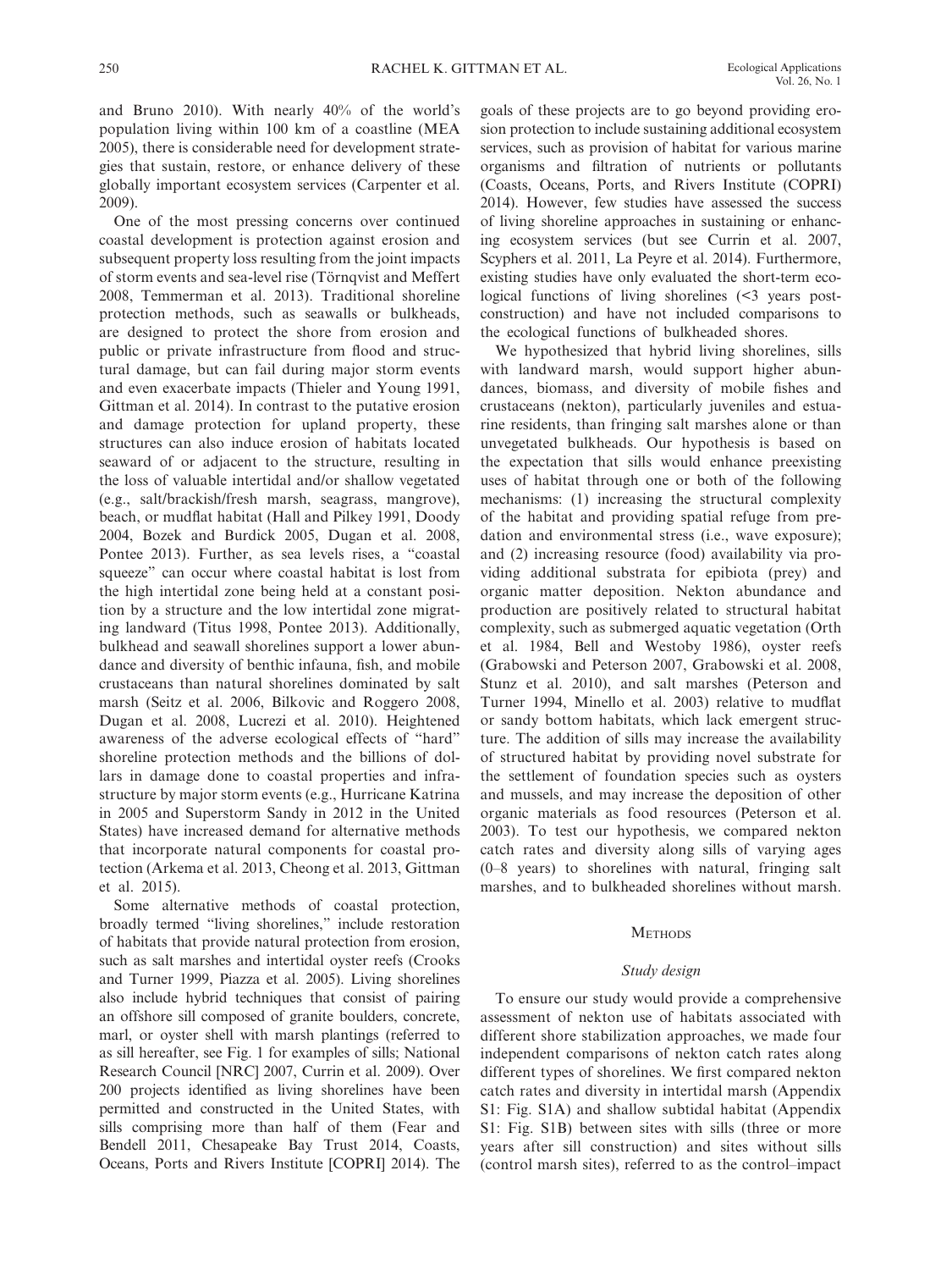

FIG. 1. (A) Map of locations of the (B) before–after-control–impact (BACI) sill site and control marsh site (not pictured) on Hatteras Island, Outer Banks, North Carolina, USA; (C) BACI sill, (D) bulkhead (one of three), (E) control–impact (CI) sill (one of three), and (F) control marsh sites (one of three) in Pine Knoll Shores ( PKS ), North Carolina; (G) the BACI oyster bag sill site and control marsh site (not pictured) at Morris Landing, Holly Ridge, North Carolina; and (H) the BACI oyster bag sill site and control marsh site (not pictured) on Jones Island, Swansboro, North Carolina. Solid lines to photographs indicate BACI sites and dotted lines to photographs indicate CI sites. As shown in the photographs, the BACI and CI sills have varied designs in terms of structure material (granite vs. oyster shell) and different distances between breaks in the sill. Photo credit: R. K. Gittman.

(CI) study. We also compared nekton catch rates and diversity in intertidal marsh and shallow subtidal habitat before and after sill construction to nekton catch rates and diversity at control sites, referred to as the before–after- control–impact (BACI) study. We then determined if nekton catch rates and diversity in habitat adjacent to sills differed between a newly constructed sill and sills that had been in place for three or more years (the period of time estimated to be necessary for nekton to respond to new habitat; La Peyre et al. 2014). To make this determination, we compared nekton catch rates and diversity at a BACI sill less than 1 yr after construction and at three CI sill sites (one sill 3 yr and two sills 8 yr after construction) within the same geographic region. Finally, we compared nekton catch rates and diversity in unvegetated intertidal habitat adjacent to sills, adjacent to bulkheads with no marsh, and adjacent to control marsh sites (Appendix S1: Fig. S1S3), referred to as the bulkhead comparison (BC) study. To identify factors (e.g., increased structural complexity) potentially associated with differences in nekton catch rates and diversity among different shoreline types, we also measured habitat characteristics at each shoreline type.

## *Description of study sites*

 The CI study consisted of surveying three existing granite sills and three control marsh sites located in Pine Knoll Shores (PKS), North Carolina, USA (Fig. 1 A; 34°42′11″ N, 76°48′21″ W). At each sill site, a sill consisting of piled granite boulders (20–50 cm diameter) was constructed between 2002 and 2007 (Fig. 1E). The elevation of the base of each sill was between 0.14 and 0.31 m below mean sea level (MSL). Each sill had a mean height ranging from 0.2 m (base to top of the sill) for the oldest sill to 0.56 m for the youngest sill. Each sill also had either a drop-down (area of lower elevation interrupting the sill crest; Appendix S1: Fig. S2S1) or an overlapping gap (a break in two sill sections; Appendix S1: Fig. S2S2) to allow water to flow behind the sill at intervals of every  $\sim$ 20 m for the entire length of the sill (range: 40–100 m long). Marsh grasses, *Spartina alterniflora* and *S*. *patens* , were planted behind each sill along the lower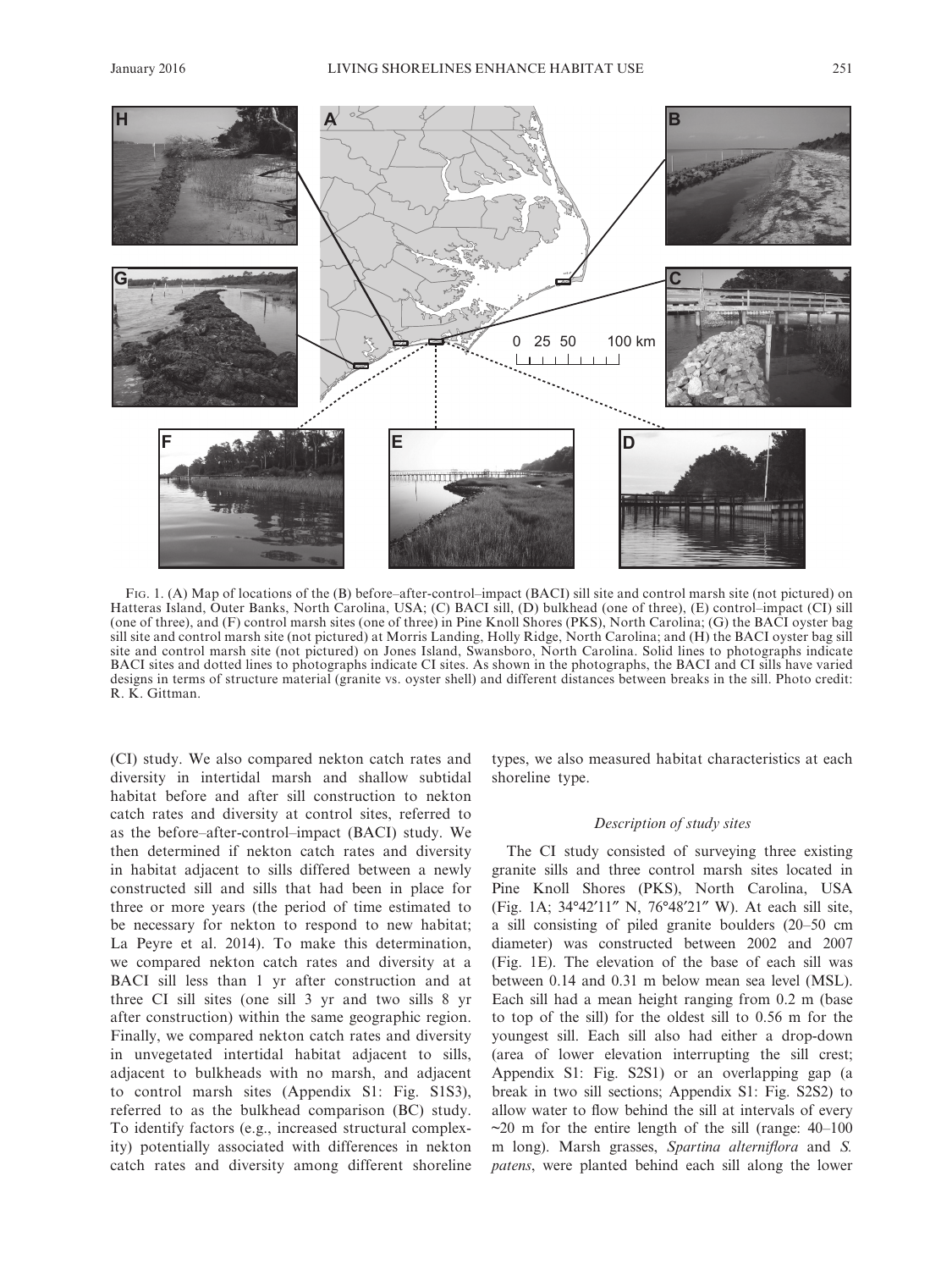edge of existing marsh at elevations consistent with the positions of these two grasses in nearby unmodified marshes (Currin et al. 2007; J. Shallcross and J. Best, *personal communication*). To minimize site-specific differences that may affect nekton catch rates, we paired each sill site with a control site with similar physical characteristics (e.g., marsh width, wave exposure) and close proximity  $(\leq 200 \text{ m})$  along the same shoreline (Fig. 1F).

 BACI sites were located in PKS, Hatteras (35°13′18″ N, 75°41′35″ W), Swansboro (34°41′49″ N, 77° 6′24″ W), and Holly Ridge, North Carolina (34°28′12″ N,  $77^{\circ}30'28''$  W; Fig. 1A). At each site, a low sill, consisting of granite boulders (Hatteras and PKS, Fig. 1B, C) or oyster shell bags (Holly Ridge and Swansboro, Fig.  $1G, H$ ), was constructed to a height just above MSL. Each sill had a mean height ranging from 0.3 m (oysterbag sills) to 0.7 m (stone sills). As with our CI sites, *S. alterniflora* (low marsh) and *S. patens* (high marsh) were planted behind the sill at elevations consistent with nearby marshes. The Swansboro, Hatteras, Holly Ridge, and PKS sills were constructed in September 2010, March 2011, November 2011, and April 2012, respectively. The Swansboro and Hatteras sill sites were planted in May 2011 and the Holly Ridge sill site was planted in May 2012. The PKS sill site was not planted during the study period. A marsh control site was selected as described for CI sites. The PKS sill site from this BACI study was also compared to the CI study sill sites to test for the effects of sill age on ecosystem service delivery (nekton use).

 For the BC study, we selected three bulkheaded sites with no seaward marsh in PKS along the same shoreline as the CI sills and control marshes (Fig. 1D– F). Each bulkhead consisted of a vertical vinyl wall constructed at the observed high water mark (OHWM) or ~0.59 m above MSL (tide data *available online* ). 5

# *Nekton sampling*

 We conducted all nekton sampling monthly from June to October, with CI, BACI, and BC sampling occurring in 2010, from 2010 to 2012, and in 2011, respectively. We sampled nekton utilizing the marsh (defined here to include the marsh interior, marsh edge, and unvegetated mudflat within 3 m of the marsh edge) at paired sill and control marsh sites (CI study) by simultaneously setting two fyke nets at each site during a night spring high tide and recovering gear during the subsequent low tide  $(\sim 6$ -h sets; Appendix S1: Fig. S1S1). Fyke nets were placed at the sill drop-downs or gaps at the sill sites (Appendix S1: Fig. S13) and haphazardly along the edge of control marsh sites. Fyke net openings were set at approximately the same distance from the marsh edge (3–5 m, depending on sill location relative to the marsh edge) at each paired site (Rozas

and Minello 1997, Currin et al. 2007). The fyke nets consisted of a  $0.9 \times 0.9 \times 5.1$  m compartmentalized, 3.175-mm-mesh bag with  $0.9 \times 5.1$  m wings that stretched out from the bag (set for a total mouth width of 8 m). To determine nekton catch rates and diversity of subtidal habitats adjacent to sills and at control sites (CI study), we seined two times parallel to the shoreline for 20 m  $(~5$  m from the sill or marsh edge) at each site during afternoon spring low tides (Appendix S1: Fig. S1S2). Seines were 7.3 m wide by 1.8 m tall, made from 3.175-mm mesh, and included a  $1.8 \times 1.8 \times 1.2$ m bag. Nekton use of unvegetated subtidal habitat within 1 m of sills (between the sills and landward marsh edges), and seaward of bulkheads and control marshes was assessed by setting replicate  $(n = 10)$  minnow traps (3.175-mm-galvanized mesh) at the edge of each shoreline type 2 h before high tide and collecting the traps 2 h after high tide (Appendix S1: Fig. S1S3). We opted for a maximum minnow trap soak time possible for our study sites, as the unvegetated edge of the marsh and mudflat adjacent to the bulkheads samples becomes exposed 3 h after high tide. Our results are nonetheless conservative measures of abundance, and observed differences between sills, control marshes, and bulkheads are likely greater than what was observed in our study. This interpretation of soak time bias is consistent with Teo and Able (2003), who also found large differences between sites with a soak time of greater than 60 min and assumed that these differences were conservative.

Nekton was identified to species, when possible, counted, and weighed wet, before the first 20 of each species were measured for standard length (fish and shrimp) or carapace length (crabs) either in the field or in the lab (after being held or transported using buckets and air bubblers), with subsequent release. All species were classified as resident or transient and the mean length and biomass data were used to determine if a majority of individuals were juveniles or adults for each species, as per Hettler (1989) and Peterson and Turner (1994). We pooled across nets or traps at each site and abundance data are reported as catch per unit effort (CPUE) for nekton caught by all nets or traps per site per sampling effort (individuals or grams per set). Sampling effort was standardized as two fyke nets soaking for 6 h, two 20-m seine pulls, and 10 traps soaking for 4 h.

# *Habitat characteristics*

 We measured several habitat characteristics (e.g., marsh surface elevation, marsh macrophyte density, sediment organic matter [SOM] content) to better assess the relationship between shoreline type and nekton use of available habitats. To characterize the intertidal habitat structure available to nekton, we quantified total stem density of marsh macrophytes at each CI <sup>5</sup>http://tidesandcurrents.noaa.gov/waterlevels.html?id=8656483 and BACI site. Five intertidal transect locations were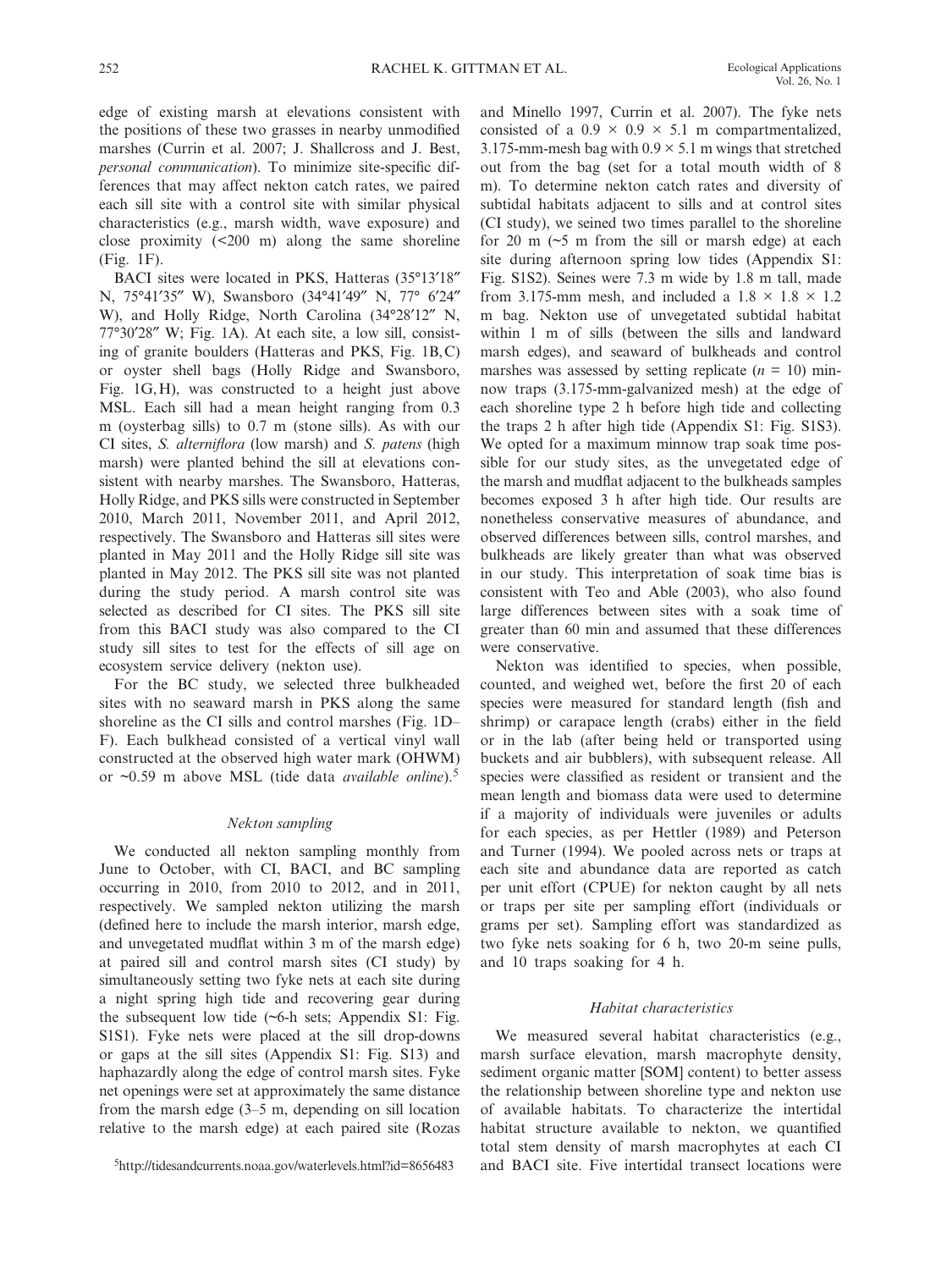selected using restricted random (between 10 and 20 m apart to maintain independence) sampling (Neckles et al. 2002). Transects began at the seaward edge of the marsh and continued to the start of shrub-scrub vegetation or to property-owner landscaping. Marsh plots were established at 3- or 5-m intervals along each transect beginning at the lower marsh edge. The length of each transect (5–20 m) and total number of marsh plots established (9–21) depended on the marsh width from seaward edge to upland vegetation at each site. Stem density was measured by marsh plant species per 0.25-m<sup>2</sup> plot (Daoust and Childers 1998). Total stem density of marsh plants was calculated by summing the stem densities of all species present within a plot. We surveyed subtidal areas up to 20 m seaward of the marsh edge to determine the type of subtidal habitat available to nekton at all CI and BACI sites (e.g., sand/mud flat, seagrass, or both). Sampling plots began at the lower marsh edge and seagrass shoot density was estimated every 5 m along each transect by counting the total number of shoots per species inside  $0.25 \text{ m}^2$  quadrats (Hauxwell et al. 2001).

 Surface elevation was measured within 1 m landward of the sill using a leveling rod and rotary laser level and referencing the measurements to semipermanent benchmarks (points established on a stable structure with unchanging elevation, e.g., a piling or tree) with elevations determined using a Trimble Virtual Reference Station (VRS; Trimble, Sunnyvale, California, USA), Real Time Kinematic (RTK), Global Positioning System (GPS). North American Vertical Datum of 1988 (NAVD88) elevations obtained using these methods are estimated to be accurate to ± 6 cm (P. Hensel, *personal communication*). To determine the availability of organic material available to benthic or filter-feeding nekton, we took sediment organic matter (SOM) samples by coring the top 3–5 cm of sediment at every plot on all site transects. Cores were transported to the lab and frozen for later analysis. For SOM analysis, a homogenized subsample of  $\sim$ 30 g (wet mass) was dried overnight at 100 $^{\circ}$ C, weighed, and then ashed at 450°C for 6–8 h and reweighed to obtain ash- free dry mass by subtraction (Currin et al. 2007). To determine availability of epibiota (macroalgae and invertebrates) at sill, control marsh, and bulkhead sites, we sampled the sills (granite), control marsh edges (unconsolidated sediment), and bulkheads (vinyl) in September 2011. We determined the proportion and composition of epibiotic organisms attached to the substrate by determining the presence/absence of each species at each of 16 intercepts in situ using the point-intercept method within a  $0.25 \text{ m}^2$  quadrat with a monofilament grid (Drummond and Connell 2005).

### *Statistical analyses*

 Because of natural environmental variability among our sites (e.g., proximity to channels, shoreline orientation, sample date), we paired our CI sill and control marsh sites for all analyses. We compared catch rates and Shannon-Wiener diversity indices (*H*<sup>'</sup>) of nekton between paired CI sill sites and control marsh sites using grouped (by site), matched- pairs two- tailed *t* tests. Catch rates of nekton were analyzed separately for each habitat (marsh samples using fyke nets or subtidal samples using seines). We applied a sequential Bonferroni correction (Holm 1979), correcting from an initial alpha level of 0.05, separately to the following families of matched-pair *t* tests: (1) individuals, biomass (g), and diversity of fishes per fyke net set sampled in marsh habitat; (2) individuals and biomass (g) of crustaceans per fyke net set sampled in marsh habitat; (3) individuals, biomass (g), and diversity of fishes per seine net set sampled in seagrass habitat; and (4) individuals and biomass (g) of crustaceans per seine net set sampled in seagrass habitat. We grouped our analyses into families based on the habitat sampled (marsh or subtidal habitat) and the organism group sampled (e.g., fishes or crustaceans; Appendix S2: Table S2).

 We also compared the mean total stem density (per  $m<sup>2</sup>$ ) of marsh plants, sediment surface elevation 1-m landward of the sill, and SOM  $(\%)$  within the marsh using matched pairs two-tailed  $t$  tests. To determine if seagrass habitat varied between sill and control sites as a function of distance from the marsh edge (1, 5, 10, 15, and 20 m), we compared mean total shoot density (per  $m<sup>2</sup>$ ) of all seagrasses at sill and control sites using a generalized linear model (GLM). An alpha level of 0.05 was used for the individual site characteristic tests.

 To compare the catch rates of nekton between BACI sill sites and control marsh sites before and after the sills were constructed, we performed separate BACI analyses (two-way ANOVAs) for each site, with treatment (sill vs. control marsh), time (before vs. after), and treatment  $\times$  time as fixed factors. Sequential Bonferroni corrections were applied as described for CI analyses of nekton catch rates (Appendix S2: Table S1).

 We compared the mean differences in nekton catch rates between the three CI sills and control marsh sites in PKS to the mean difference between the BACI  $sill$  (<1 yr post-construction) and control marsh in PKS site using a one-sample *t* test (transforming all sill-minus-control data so that BACI differences would equal 0). We also compared the mean surface elevation 1-m landward of the sill, SOM, and stem density of marsh macrophytes between each CI sill and the BACI sill using a one-sample *t* test. An alpha level of 0.05 was used for the individual site characteristic tests.

 We compared nekton catch rates between sill, control marsh, and bulkhead-with-no-marsh sites using nested analyses of variance (ANOVAs) with treatment (sill vs. control vs. bulkhead) as a fixed factor and sampling month nested within each site.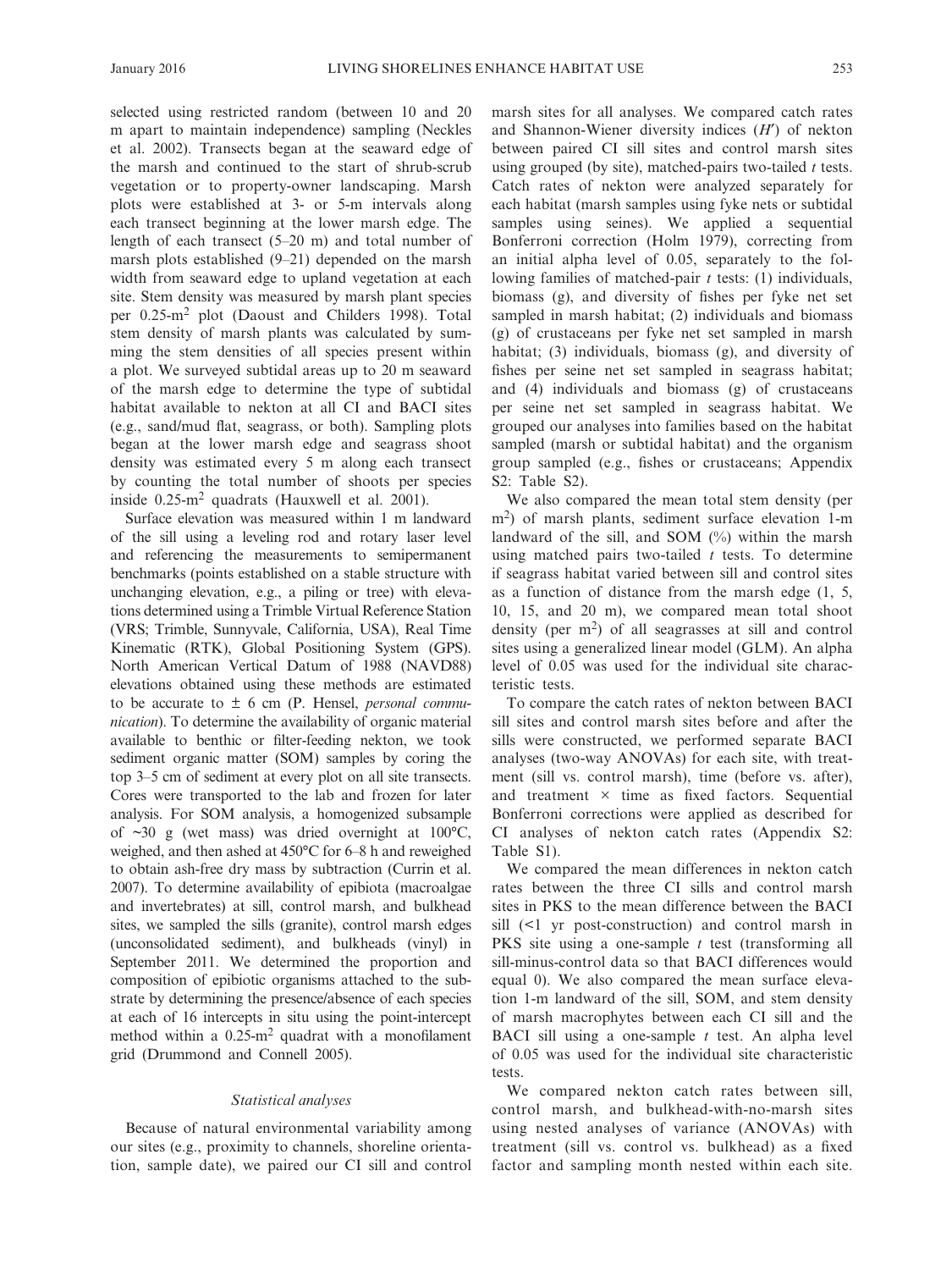We preferred a nested ANOVA over the matched paired analysis used to compare the sills and control marsh sites alone because unvegetated bulkhead sites could not be appropriately paired geographically to the sill and control marsh sites. Sequential Bonferroni corrections were applied as described for CI and BACI analyses of nekton catch rates (Appendix S2: Table S21).

 Catch rates, density of marsh plants, and shoot density of seagrass were log-transformed prior to analysis to meet the assumptions of normality (Shapiro-Wilk Test,  $P > 0.05$ ) and homogeneity of variance (Levene's test,  $P > 0.05$ ). Analyses were conducted using JMP 10.0 (SAS Institute, Cary, North Carolina, USA).

 Epibiotic cover data were pooled into three functional groups (bivalves, barnacles, and other foulers) and analyzed separately based upon the hypotheses that bivalve cover (oysters and mussels) should be higher on sills and along marshes than on bulkheads and that barnacle and other fouling organism cover would be lower at sites with a higher cover of bivalves. All fouling organisms other than barnacles (primarily sponges, bryozoans, and tunicates) were pooled together because their total proportion of cover was less than 0.1 across all treatments. The proportion of cover for each pooled group was zero-inflated and did not meet the assumptions of normality; therefore, we performed separate, nonparametric permutational multivariate analyses of variance (PERMANOVAs) on the Euclidean distance matrices of the univariate proportion of cover of bivalves, proportion of barnacles, and pooled proportion of other epibiota to decipher significant differences between sills, bulkheads, and control marshes. Performing a PERMANOVA on the Euclidean distance of a univariate response variable, such as total proportion of cover of barnacles, is equivalent to performing a univariate ANOVA, with the exception that the *P* values for a PERMANOVA are calculated using permutations rather than tabled *P* values, and thus do not assume normality of the data (Anderson 2005). Permutational dispersion (PERMDISP) was used to test for homogeneity of variances. PERMANOVA analyses were conducted using PRIMER-E software 6.1.1 with PERMANOVA+ 1.0.1 (Clarke and Gorley 2001, Anderson 2005).

#### **RESULTS**

#### *CI comparison*

We found higher catch rates of fishes within the marsh at sill sites than at control sites (Fig. 2A, individuals per two fyke net sets,  $t$  ratio =  $-4.61$ , df = 14,  $P > |t| = 0.0004$ , and Fig. 2B, biomass per two fyke net sets, *t* ratio = −3.44, df = 14,  $P > |t|$  = 0.004). For crustaceans, we also caught more individuals per two fyke net sets within the marsh at sill sites than at control sites (Fig. 2A, *t* ratio =  $-4.13$ , df = 14,  $P > |t| = 0.001$ , but differences in crustacean biomass per two fyke net sets were nonsignificant between sill and control sites (Fig. 2B, *t* ratio =  $-1.83$ ,



FIG. 2. Mean catch per unit effort (CPUE): (A) individuals per fyke net set in salt marsh; (B) biomass (g) per fyke net set in salt marsh; (C) individuals per seine net set in subtidal habitats; and (D) biomass (g) per seine net set in subtidal habitats. Error bars are standard error (SE). Black bars with different lowercase letters and gray bars with different uppercase letters are significantly different  $(P < 0.05)$ .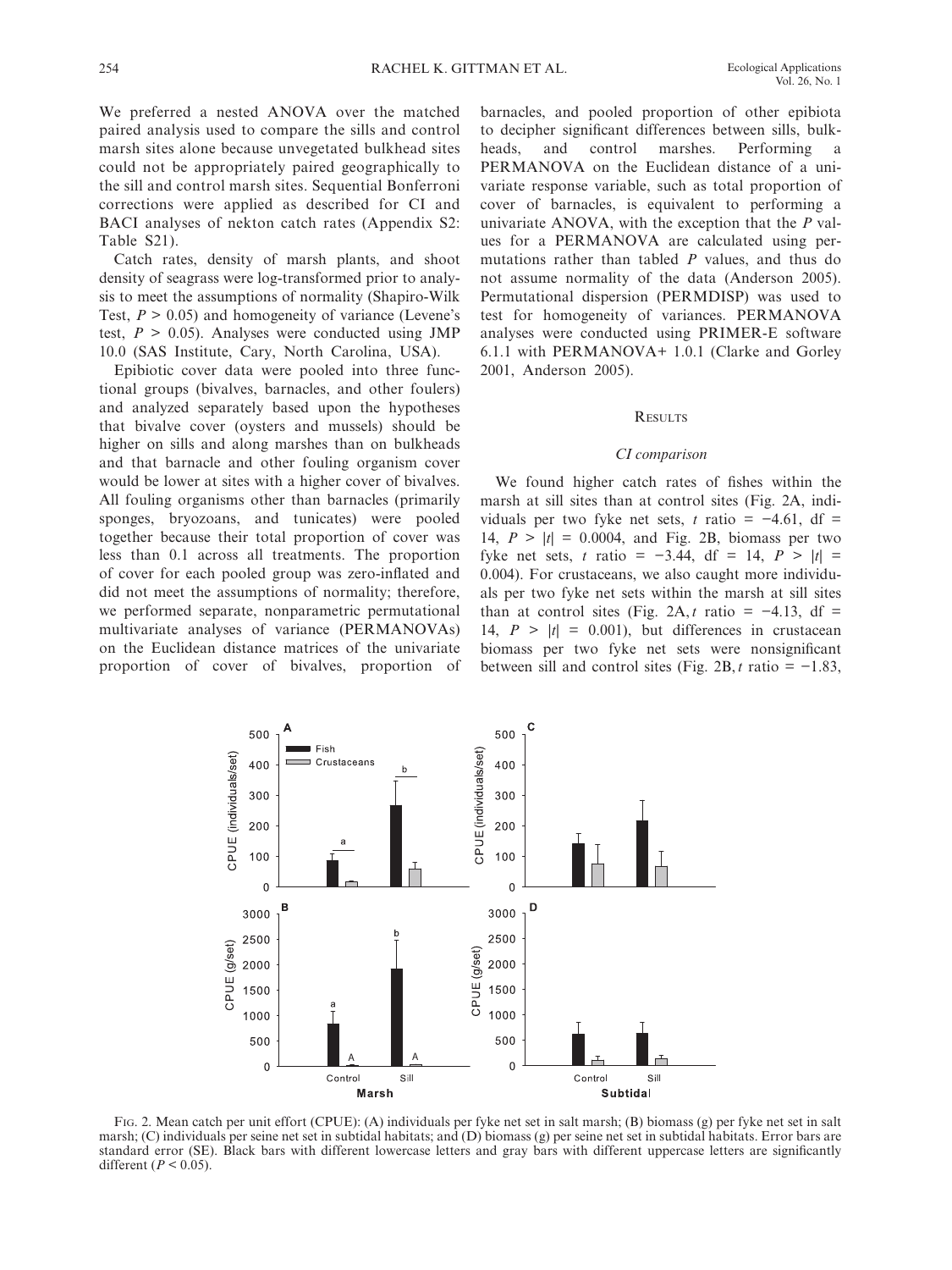$df = 14$ ,  $P > |t| = 0.08$ ). The species diversity  $(H')$ of fishes within the marsh (two fyke net sets) at sill sites was greater than at control sites ( $t$  ratio =  $-3.83$ , df = 14,  $P > |t| = 0.002$ .

Transient fishes such as mullets (Mugil spp.), pinfish ( *Lagodon rhomboides* ), spot ( *Leiostomus xanthurus* ), mojarra (Eucinostomus spp.), flounders (Paralichthys spp.), speckled trout (Cynoscion nebulosus), pigfish ( *Orthopristis chrysoptera* ), and silver perch ( *Bairdiella chrysoura* ) dominated the fyke net catches within the marsh at both sill and control sites (making up 93% of the individuals and 92% of the biomass and 97% of the individuals and 95% of the biomass, respectively), although total abundance and biomass of each species was greater within the marsh at sill sites than control sites (Table 1). Marsh resident species, such as mummichogs (*Fundulus heteroclitus*) and striped killifish (*Fundulus majalis*), were also more abundant within the marsh at sill sites than control sites (Table 1). Marsh residents made up  $7\%$  of the individuals and 8% of the biomass caught within the marsh at sill sites and only 3% of the individuals

 TABLE 1 . Catch rates (individual [ind.] and biomass) and mean standard length (SL) of species caught in salt marsh habitat at CI sill and control marsh sites in North Carolina, USA.

|                                    |             | Sill                      |              | Control     |                           |              |  |
|------------------------------------|-------------|---------------------------|--------------|-------------|---------------------------|--------------|--|
| Species                            | Ind. $/6 h$ | <b>Biomass</b><br>(g/6 h) | SL(mm)       | Ind. $/6 h$ | <b>Biomass</b><br>(g/6 h) | SL(mm)       |  |
| Fishes                             |             |                           |              |             |                           |              |  |
| Mugil spp. (T, P)                  | 109.1(65.9) | 966.8 (490.6)             | 91.2(1.8)    | 9.6(6.0)    | 190.3(124.5)              | 89.8 (4.0)   |  |
| Lagodon rhomboides (T, P)          | 104.5(7.9)  | 543.0 (134.9)             | 54.1(0.8)    | 63.8(16.5)  | 457.9 (134.9)             | 58.4(1.0)    |  |
| Leiostomus xanthurus $(T, P)$      | 18.4(5.5)   | 72.1(9.8)                 | 56.4(1.1)    | 5.7(2.5)    | 19.9(9.9)                 | 51.5(1.1)    |  |
| Eucinostomus spp. (T, P)           | 9.7(3.7)    | 23.9(9.1)                 | 43.0(1.2)    | 1.1(0.1)    | 1.9(0.2)                  | 46.0(4.4)    |  |
| Fundulus heteroclitus (R)          | 9.6(4.1)    | 41.5(20.4)                | 48.5(0.8)    | 1.3(1.0)    | 3.2(1.8)                  | 45.9(1.9)    |  |
| Fundulus majalis (R)               | 5.5(1.8)    | 27.2(10.5)                | 58.7(2.1)    | 0.4(0.1)    | 1.9(0.8)                  | 61.4(4.9)    |  |
| Menidia menidia (R)                | 2.0(2.0)    | 2.0(1.5)                  | 45.5(2.8)    | 0.1(0.1)    | 0.1(0.0)                  | 41.0(0.0)    |  |
| Paralichthys spp. $(T, P)$         | 1.9(0.7)    | 87.6(8.7)                 | 141.7(17.3)  | 0.5(0.2)    | 58.7 (36.2)               | 223.6(50.0)  |  |
| Cynoscion nebulosus (T, P)         | 1.4(0.5)    | 10.9(2.8)                 | 63.7(7.6)    | 0.4(0.1)    | 19.4(10.0)                | 117.6(27.9)  |  |
| Orthopristis chrysoptera (T)       | 1.4(0.5)    | 21.2(6.9)                 | 80.7(3.8)    | 0.7(0.3)    | 14.7(6.1)                 | 89.5(6.1)    |  |
| Bairdiella chrysoura (T)           | 1.0(0.1)    | 24.1(5.5)                 | 106.3(5.2)   | 0.6(0.2)    | 14.4(2.7)                 | 102.0(10.9)  |  |
| Menidia beryllina (R, P)           | 0.5(0.3)    | 1.0(0.7)                  | 55.9(3.5)    | 0.0(0.0)    | 0.0(0.0)                  | 0.0(0.0)     |  |
| Cyprinodon variegatus (R)          | 0.4(0.4)    | 1.4(1.4)                  | 42.3(1.6)    | 0.0(0.0)    | 0.0(0.0)                  | 0.0(0.0)     |  |
| Symphurus plagiusa (T, P)          | 0.4(0.1)    | 1.3(0.6)                  | 59.5 (7.4)   | 0.1(0.1)    | 0.1(0.1)                  | 41.3(4.3)    |  |
| Anchoa mitchilli (T, P)            | 0.4(0.3)    | 0.2(0.3)                  | 48.7(2.4)    | 0.1(0.1)    | 0.4(0.2)                  | 69.0(0.0)    |  |
| Lutjanus griseus (T)               | 0.4(0.2)    | 0.5(0.3)                  | 33.8(5.0)    | 0.1(0.1)    | 0.1(0.1)                  | 36.0(1.0)    |  |
| Sciaenops ocellatus (T, P)         | 0.2(0.1)    | 20.6(10.5)                | 181.7 (17.0) | 0.1(0.1)    | 15.8(15.8)                | 245.5 (94.5) |  |
| Strongylura marina (T)             | 0.2(0.0)    | 0.8(0.3)                  | 148.3 (24.9) | 0.4(0.3)    | 1.4(1.4)                  | 64.6(32.3)   |  |
| Anguilla rostrata (T)              | 0.1(0.1)    | 11.8(7.8)                 | 413.0 (107)  | 0.1(0.1)    | 20.7(20.7)                | 468.5(46.5)  |  |
| Opsanus tau $(R, P)$               | 0.1(0.1)    | 48.6(48.6)                | 207.0(37.0)  | 0.1(0.1)    | 16.2(16.2)                | 204.0(0.0)   |  |
| Archosargus probatocephalus<br>(T) | 0.1(0.0)    | 25.0(0.0)                 | 0.0(0.0)     | 0.0(0.0)    | 0.0(0.0)                  |              |  |
| Chasmodes saburrae (T)             | 0.1(0.1)    | 0.1(0.1)                  | 50.0(0.0)    | 0.1(0.1)    | 0.3(0.3)                  | 53.0(0.0)    |  |
| Hypsoblennius hentz(T)             | 0.1(0.1)    | 0.1(0.1)                  | 45.0(0.0)    | 0.0(0.0)    | 0.0(0.0)                  | 0.0(0.0)     |  |
| Sphyraena barracuda (T)            | 0.1(0.1)    | 12.5(12.5)                | 190.0(0.0)   | 0.0(0.0)    | 0.0(0.0)                  | 0.0(0.0)     |  |
| Sphyraena borealis (T)             | 0.1(0.1)    | 1.0(1.0)                  | 127.0(0.0)   | 0.0(0.0)    | 0.0(0.0)                  | 0.0(0.0)     |  |
| Trachinotus falcatus (T)           | 0.1(0.1)    | 0.1(0.1)                  | 35.0(0.0)    | 0.1(0.1)    | 0.0(0.0)                  | 0.0(0.0)     |  |
| Oligoplites saurus (T)             | 0.0(0.0)    | 0.0(0.0)                  | 0.0(0.0)     | 0.1(0.1)    | 0.1(0.1)                  | 35.0(0.0)    |  |
| Synodus foetens (T)                | 0.0(0.0)    | 0.0(0.0)                  | 0.0(0.0)     | 0.1(0.1)    | 0.3(0.3)                  | 83.0 (0.0)   |  |
| Crustaceans                        |             |                           |              |             |                           |              |  |
| Palaemonetes spp. (R, P)           | 31.9(15.0)  | 7.1(3.4)                  | 22.0(0.3)    | 2.3(1.7)    | 0.4(0.3)                  | 21.6(0.5)    |  |
| Callinectes sapidus (T, P)         | 18.0(5.6)   | 728.6 (70.1)              | 74.3(1.9)    | 12.0(2.1)   | 554.9 (120.6)             | 74.6(2.3)    |  |
| Penaeus spp. $(T, P)$              | 9.4(1.0)    | 17.4(5.0)                 | 49.3(1.4)    | 1.9(0.5)    | 5.5(1.5)                  | 55.9(3.2)    |  |
| Menippe mercenaria (T)             | 0.1(0.1)    | 14.3(14.3)                | 196.0(0.0)   | 0.1(0.1)    | 17.1(17.1)                | 79.0(0.0)    |  |

*Notes:* All values are shown with standard error (SE) in parentheses. Catch rates were determined by setting nets out during a night spring high tide and recovering gear during the subsequent low tide, ~6 h later. Transient species are defined as fishes that spend only a portion of their life cycle in the estuary and are denoted with a T. Resident species spend their entire life cycle within the estuary and are denoted with an R, after Peterson and Turner (1994) and Hettler (1989). Species that were caught within the marsh at the before–after- control–impact Pine Knoll Shores (BACI PKS) sill site post- construction are denoted with a P. Standard length measurements were taken for fish and shrimp; SL values for crabs denote carapace length.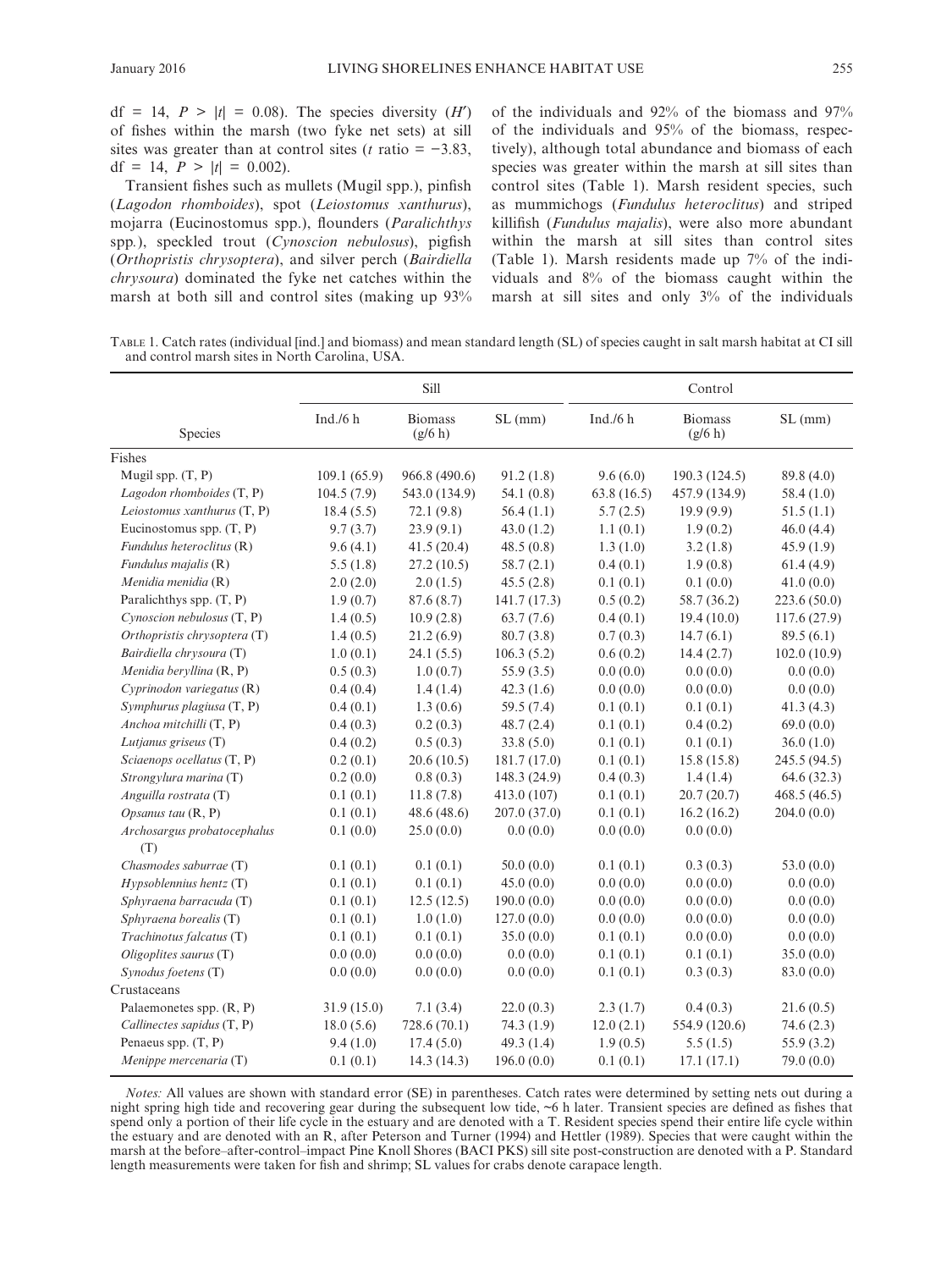

FIG. 3. Mean (A) total stem density across all species of marsh macrophytes; (B) sediment organic matter (SOM); (C) surface elevation (using North American vertical datum of 1988; NAVD88) of the mudflat within 1 m seaward of marsh edge; and (D) total seagrass shoot density across all species with increasing distance from the marsh edge (1–20 m) at CI control and sill sites. Error bars are SE. Bars with different lowercase letters are significantly different  $(P < 0.05)$ .

and 5% of the biomass caught at control marsh sites. Crustacean catches within the marsh at both sill and control sites consisted of shrimp (Penaeid spp. and Palaemonetes spp.) and crabs (primarily blue crab, *Callinectes sapidus* ), with catches of these species being greater within the marsh at sill sites than control sites (Table 1).

 Catch rates and species diversity of nekton using seagrass patches or mudflat adjacent to sills or control sites were not significantly different based on seine net sampling (Fig. 2C, D,  $P > 0.1$ ; Appendix S2: Table S22). *L. rhomboides* dominated seine net catches at both sill and control sites, making up 77% and 82% of the individuals, respectively.

 Mean total density of marsh macrophyte stems and mean SOM within the marsh did not differ between sill and control sites (Fig. 3A, B,  $t$  ratio = 0.78, df = 2,  $P > |t| = 0.51$  and  $t$  ratio = −0.92, df = 2,  $P >$  $|t| = 0.46$ ). Mean surface elevation of the unvegetated area between the sill and the landward marsh edge was greater than mean surface elevation within 1 m of marsh edge at control sites (Fig. 3C,  $t$  ratio =  $-6.16$ ,  $df = 2$ ,  $P > |t| = 0.03$ ). Mean total density of seagrass shoots did not differ between sill and control marsh sites at any distance from the marsh edge (chi-squared  $= 0.25$ , df  $= 1$ ,  $P >$  chi-squared  $= 0.62$ , Fig. 3D).

#### *BACI comparison*

 There was no effect of sill construction on nekton catch rates within intertidal (fyke net) or subtidal habitats (seine net) less than 1 yr post-construction at any of the sampled BACI sites (Fig.  $4A-H$ , P > 0.1, treatment by time interaction, Appendix S2: Table S3).

## *CI and BACI sill comparison*

 The mean difference in fyke net catch rates of fishes within salt marsh habitat between older CI PKS sill sites (3–8 yr post-construction) and paired control marsh sites was greater than the difference between fyke net catch rates at the BACI PKS sill site  $($  <math>1</math> yr post-construction) and paired control marsh site (Fig. 5A,  $t = 14.4$ , df = 2,  $P > |t|$  = 0.005). However, there was no analogous difference in crustacean fyke net catch rates  $(t = 2.7, df = 2,$  $P > |t| = 0.11$ . Only three of six resident species caught in fyke nets at the CI sill sites were caught at the BACI sill site (Table 1). Surface elevation (m) landward of the CI sills was greater than surface elevation landward of the BACI sill (Fig.  $5B, t =$ 5.52, df = 2,  $P > |t| = 0.03$ ). SOM (%) landward of the CI sills was greater than SOM landward of the BACI sill (Fig. 5C,  $t = 4.92$ , df = 2,  $P > |t|$  = 0.04). Total stem density of marsh macrophytes was greater at CI sills than at the BACI sill; however, this difference was not significant (Fig.  $5D, t = 2.10, df =$ 2,  $P > |t| = 0.17$ .

#### *Comparison of sills, control marshes, and bulkheads*

 Catch rates (individuals and biomass per trap set) of fishes were greater along the unvegetated edge of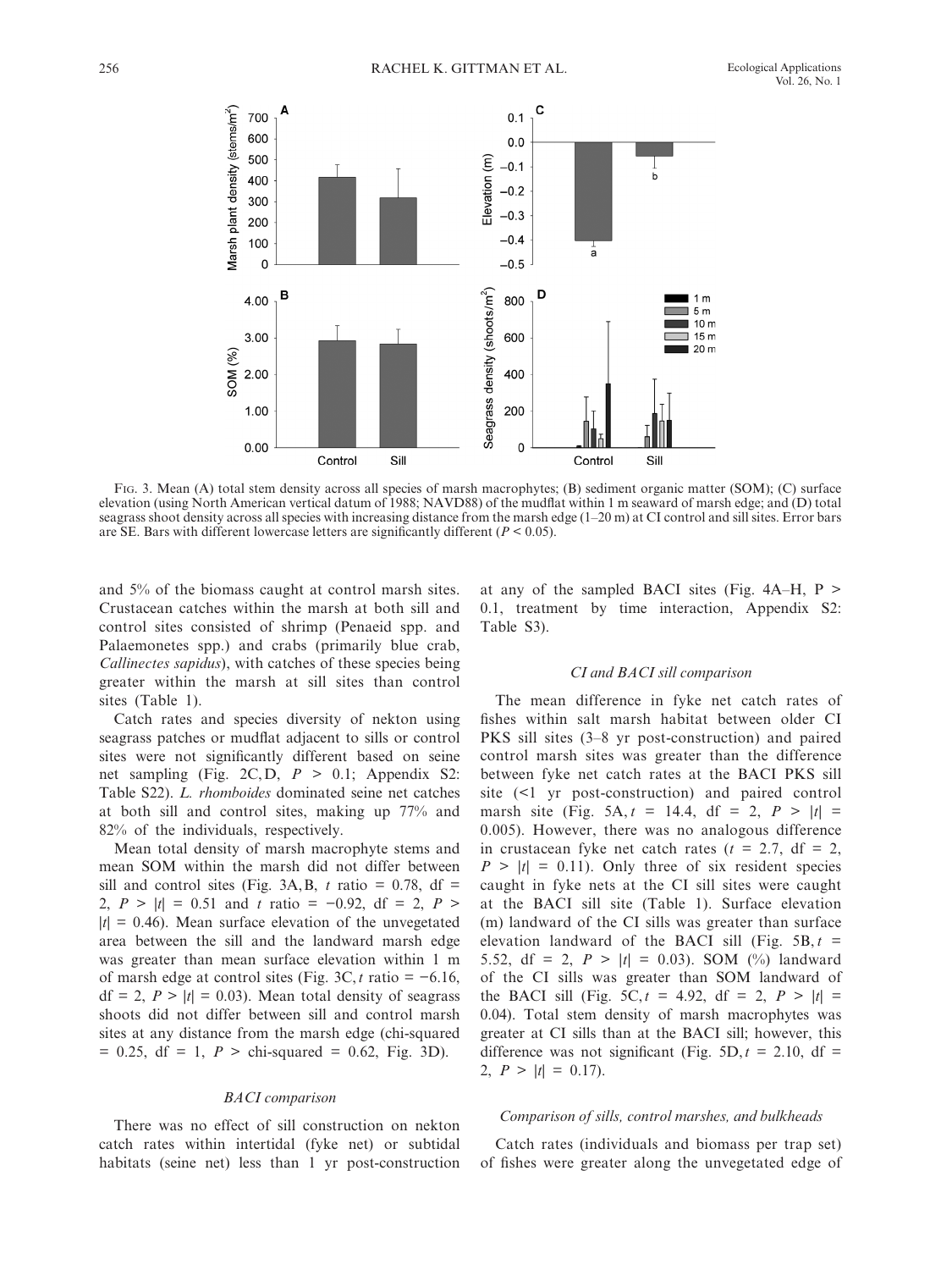

 FIG. 4 . Mean CPUE (individuals per set) before and after construction of the sill at Hatteras, Pine Knoll Shores, Jones Island, and Morris Landing in salt marsh (fyke net, A–D, respectively) and subtidal habitat (seine net, E–H, respectively). Error bars are SE .

sills than bulkheads (Fig.  $6A, B, P < 0.05$ , Tukey's post hoc tests; Appendix S2: Table S24), while control marsh catch rates were not different from catch rates at marsh sill or bulkheaded sites (Fig.  $6A, B, P >$ 0.05, Tukey's post hoc tests). Trap catch rates of crustaceans were not different along the unvegetated edge between sill, control marsh, and bulkheaded sites (Fig. 6A, B, individuals per trap set,  $F = 1.14$ ,  $df = 2$ ,  $P = 0.38$ , and biomass per trap set,  $F =$ 0.04,  $df = 2$ ,  $P = 0.95$ ). Resident marsh fishes made up 81% of the individuals and 76% of the biomass caught in traps at sill sites, while marsh residents made up only 11% of the individuals and 15% of the biomass caught at control marsh sites, and were completely absent from unvegetated bulkheaded sites (Table 2). Epibiotic cover differed between sills, bulkheads, and along the edge of the control marshes (Fig. 6C; Appendix S2: Table S25). The pooled proportion of cover by filter-feeding bivalves (oysters and mytilid mussels) was greater on sills than on bulkheads or along control marsh edges ( $P < 0.05$ , PERMANOVA pairwise tests). The proportion of cover by *Semibalanus* barnacles was greater on bulkheads than along control marsh edges ( $P < 0.05$ ), but not different from sills ( $P > 0.05$ , PERMANOVA pairwise tests). The pooled proportion of cover by other epibiota (tunicates, sponges, and bryozoans) was greater on bulkheads than along control marsh edges and sills  $(P < 0.05, PERMANOVA$  pairwise tests).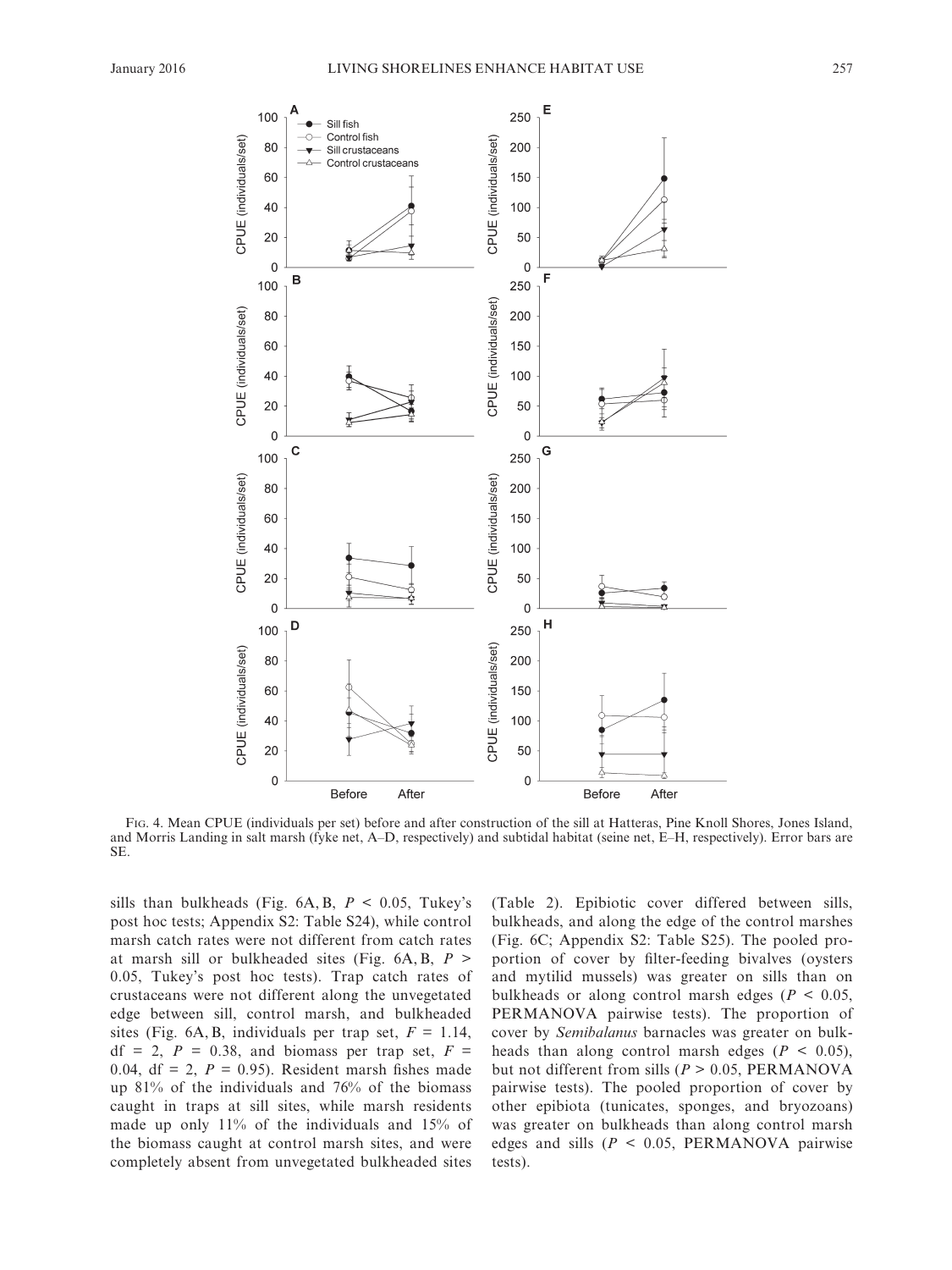

FIG. 5. (A) Change in fish CPUE (individuals per fyke net set) and crustacean CPUE between BACI (<1 yr post-construction) and CI (3 yr [one site] and 8 yr [two sites] post-construction) sill and control marsh sites in PKS . The short- dashed line represents the mean change in fish CPUE of the three CI sill sites and the long-dashed line represents the mean change in crustacean CPUE of the three CI sill sites. (B) Mean surface elevation (NAVD88) of the mudflat within  $1 \text{ m}$  landward of the sill; (C) mean SOM; and (D) mean density of marsh macrophytes at BACI and CI sill sites. The short- dashed line represents the mean surface elevation, SOM, or stem density of marsh macrophytes of the three CI sill sites. An asterisk indicates that this mean is significantly different from the mean of the BACI sill site one year after sill construction  $(P < 0.05)$ . Error bars are SE.

#### **DISCUSSION**

## Effects of sills on habitat use by fishes and crustaceans

 Marshes with sills support higher abundances and diversity of fishes and higher abundances of crustaceans than marshes without sills three or more years postconstruction (Figs.  $2A$ , B and  $6A$ , B), but this enhancement is not evident immediately after construction  $(≤1$  year; Fig. 4A–H and 5A–D). A majority of the transient species that we caught were juveniles (Table 1), indicating that the fringing salt marshes at our sites probably serve as nursery habitat (Hettler 1989 , Peterson and Turner 1994, Minello et al. 2003).

 Marsh with sills may support higher abundances, biomass, and diversity of nekton via multiple mechanisms: (1) providing spatial refuges from predation for resident and juvenile fishes via increasing structural complexity of the habitat (Grabowski 2004); and  $(2)$ increasing food availability via the colonization and growth of epibiota on the sill itself and accumulation of organic material (Craft et al. 2003, Bulleri and Chapman 2010). Epibiota found on the sill (Fig.  $6C$ ), such as oysters (e.g., *Crassostrea virginica*), mytilid mussels, *Semibalanus* barnacles, and bryozoans (Bugula spp.) occur naturally on intertidal oyster reefs (Wells 1961, Fodrie et al. 2014) and may serve as food for many of the fish and crustaceans we caught, including *L. rhomboides* and *C. sapidus* (Peterson et al. 2003). We found no evidence that SOM was enhanced by the presence of a sill (Fig. 3B), rather SOM likely increased as a result of planting of marsh macrophytes landward of the sill. Therefore, the establishment of marsh seems necessary to provide SOM as trophic support for juvenile and resident nekton.

Differences in fish catch rates, particularly of marsh residents, between 1- and 3-year-old sills (Fig. 5A) may be a consequence of any of several physical and biological differences in <1-year-old BACI and ≥3- year- old CI sill sites. A lower mean surface elevation directly landward of the sill (−0.336 m NAVD88) at the PKS BACI sill site when compared to older PKS CI sill sites (−0.166 to 0.003 m NAVD88) meant greater water depths at high tide (Fig. 5B). Deeper water facilitates more access of large predators to the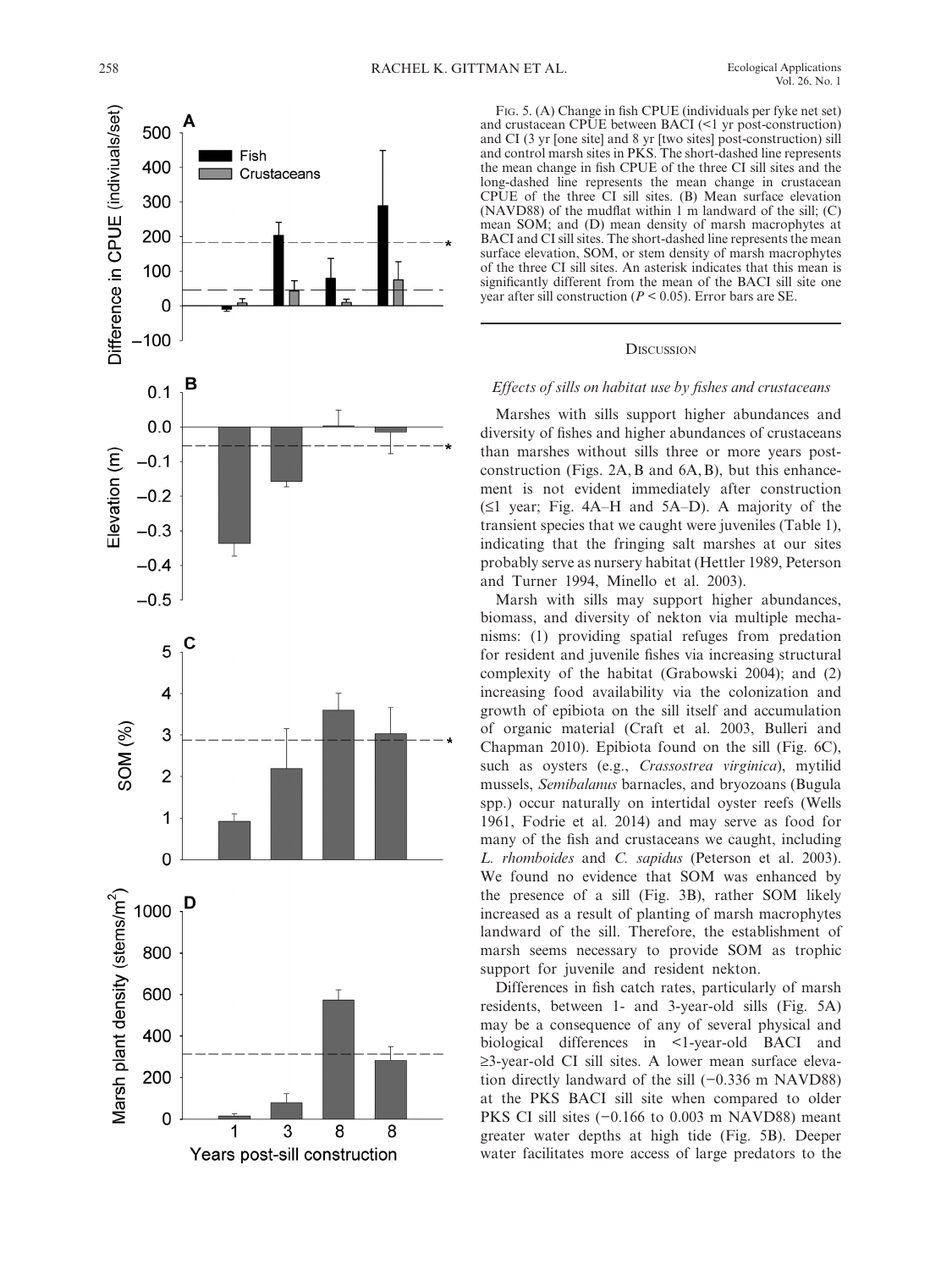

FIG. 6. Mean fish and crustacean CPUE: (A) individuals per trap set and (B) biomass (g) per trap set along the unvegetated edge of sills, control marshes, and bulkheads. (C) Proportion of coverage of bivalves (oysters and ribbed mussels), barnacles, and other epibiota (tunicates, bryozoans, and sponges) on stone sills, on the sand/mud substrate the edge of control marshes, and on bulkheads. Black bars or hatched bars with different lowercase letters, light gray bars or dark gray bars with different uppercase letters, and black dotted bars with different uppercase italic letters are significantly different ( $P \leq$ 0.05). Error bars are SE.

marsh and thus potentially reduces densities of small resident and juvenile fishes found along the marsh edge (via predation or behavioral avoidance by prey). Ruiz et al. (1993) found that densities and survivorship of juvenile fishes increased with decreasing depth and most predators of these species were found at a depth of 0.7 m or greater. This depth is approximately the equivalent mean depth during high tide at an elevation of −0.2 m NAVD88 at our PKS study sites. Thus, the <1-year-old PKS BACI sill had greater access for predators than the  $\geq$ 3-year-old PKS CI sills. However, shallower depths along the marsh edge can also lead to reduced access for all nekton as the tide falls; therefore, this potential predation refuge may only be available at high tide. The PKS BACI sill site also had a lower SOM content than the older PKS CI sill sites (Fig. 5C), indicating that the PKS BACI sill provided less organic material and detritus for benthic- feeding species, such as Mugil spp. and Palaemonetes spp., to consume than the PKS CI sill sites. Fewer refuges from predation and lower food resource availability at the younger PKS BACI sill site as compared to the older PKS CI sill sites may have led to lower fish abundances. Finally, the PKS BACI sill site tended to have lower total stem densities of all marsh macrophytes, and therefore lower structural complexity, when compared to the PKS CI sill sites (Fig. 5D), although this difference was not statistically significant. Salt marsh macrophytes typically need multiple growing seasons to clonally expand and cover a site, and sediment surface elevation and SOM typically increase with salt marsh age, if sediment supply is adequate and subsidence is not occurring (Craft et al. 2002, 2003). We speculate that these results may indicate that the presence of a sill structure alone may not enhance fish use of intertidal habitat and that marsh macrophyte establishment (either through planting or natural recruitment) may be a critical aspect of enhanced of fish nursery habitat, although this hypothesis has yet to be tested.

 We acknowledge that one of the shortcomings of control–impact designs is that observed differences between impact and control sites may be due to intrinsic differences in the sites, rather than differences caused by the "impact" of interest (Osenberg et al. 1994). However, as stated in *Methods*, we have made efforts to minimize site-specific differences that may affect nekton catch rates. There are also potential concerns (e.g., differences in sites) with CI (sill post-construction vs. control marsh) studies and with substituting space for time by comparing sill sites of varying ages to predict the trajectory of habitat development and nekton use of living shorelines. However, we used a combination of approaches (e.g., intensive sampling of nekton at multiple pairs of sill and control sites, measurements of multiple habitat characteristics) to evaluate the effects of living shorelines on nekton use. Despite these concerns, our results are consistent with the findings of other,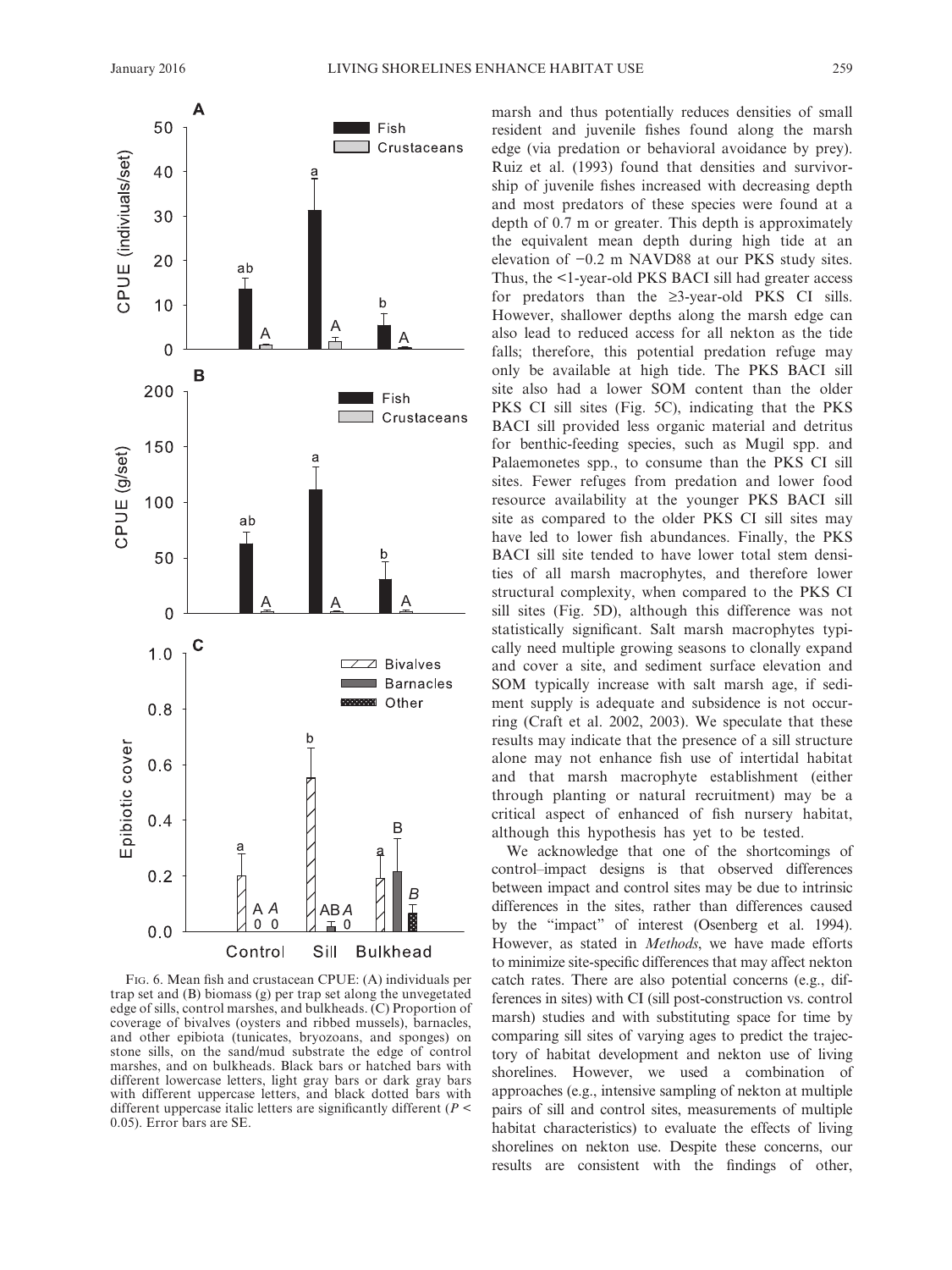complimentary studies (no enhancement of nekton 1 year post-construction of sills [Currin et al. 2007], enhancement of nekton 2–3 years post-construction of oyster reefs [Scyphers et al. 2011, La Peyre et al. 2014]).

In contrast to the observed enhancement of fish and crustacean abundances and fish diversity within the marsh at older sill sites (fyke net data), seine data suggest that the presence of a sill does not increase abundance or diversity of nekton within seaward seagrass or mudflat habitats, regardless of the age of the sill (Figs.  $2C, D$ , 4E–H). Although not directly comparable due to different gear types being used for sampling, the nekton community occupying seagrass patches seaward of the sills was dominated by the same species that dominated the salt marsh catches (e.g., Mugil spp., *L. rhomboides* , L. xanthurus, Eucinostomus spp., and Paralichthys spp.), although *L. rhomboides* made up a larger percentage of the catches in seagrass. This result may be a consequence of high variability in seagrass shoot density and patchiness of seagrass cover at the marsh sill and control sites (Fig. 3D). Additionally, the unvegetated corridor between the sill or control marsh and the beginning of a seagrass patch was typically 5 m or greater in width, which could have precluded nekton from crossing readily to utilize both structured habitats (Micheli and Peterson 1999, Gilliam and Fraser 2001). Sandflat or mudflat corridors between structured habitats may have higher predation rates than vegetated habitats and

may serve as a barrier between habitats for juvenile nekton (Irlandi and Crawford 1997, Micheli and Peterson 1999. Jelbart et al. 2006. Rozas et al. 2011).

# *Comparison of sills to control marshes and bulkheads*

Higher abundances of fishes at sill sites relative to bulkhead sites indicated that the unvegetated habitat adjacent to sills was serving as a more suitable habitat for fishes than the unvegetated habitat adjacent to bulkheads (Fig. 6A, B). The difference in catch rates was driven primarily by the absence of resident fishes such as *F. heteroclitus* and *F. majalis* at bulkhead sites (Table 2). There was a trend of increasing catch rates (individuals per trap set) of crustaceans from bulkheads to control marshes to sills, although overall catches were low across all shoreline types and differences in catch rates were not statistically significant. Although catch rates of crustaceans were not significantly different between bulkheads and marsh sills, Palaemonetes spp., another marsh resident, was notably absent from the bulkheaded sites (Table 2). Both resident and juvenile transient species benefit from unvegetated edge adjacent to salt marsh (Lipcius et al. 2005); however, resident species also utilize the interior marsh during high tide (Peterson and Turner 1994). This dependency on the marsh interior may explain the absence of resident species at bulkheaded sites.

|                                       | Sill        |                           |           | Control      |                           |            | Bulkhead     |                           |             |
|---------------------------------------|-------------|---------------------------|-----------|--------------|---------------------------|------------|--------------|---------------------------|-------------|
| <b>Species</b>                        | Ind. $/4 h$ | <b>Biomass</b><br>(g/4 h) | SL(mm)    | Ind. /4<br>h | <b>Biomass</b><br>(g/4 h) | SL(mm)     | Ind. /4<br>h | <b>Biomass</b><br>(g/4 h) | SL.<br>(mm) |
| Fish                                  |             |                           |           |              |                           |            |              |                           |             |
| Fundulus heteroclitus (R)             |             | 23.7 (9.0) 79.3 (30.3)    | 51.1(0.6) | 1.3(0.6)     | 8.2(4.1)                  | 60.2(29.8) | 0.0(0.0)     | 0.0(0.0)                  | 0.0(0.0)    |
| Lagodon rhomboides (T)                | 4.7(2.7)    | 20.4(7.5)                 | 50.8(1.1) | 10.2(2.7)    | 44.1 (15.3)               | 54.3 (1.6) | 5.2(2.4)     | 21.7(12.2)                | 53.8(0.9)   |
| Fundulus majalis (R)                  | 0.9(0.2)    | 3.8(2.5)                  | 57.9(5.3) | 0.2(0.2)     | 1.2(1.2)                  | 70.0(15.8) | 0.0(0.0)     | 0.0(0.0)                  | 0.0(0.0)    |
| <i>Orthopristis</i><br>chrysoptera(T) | 0.7(0.2)    | 4.7(1.9)                  | 63.3(2.4) | 1.7(0.2)     | 9.2(2.8)                  | 62.4(21.9) | 0.5(0.2)     | 4.1(2.2)                  | 67.3(8.7)   |
| Cyprinodon variegatus<br>(R)          | 0.5(0.3)    | 1.0(0.5)                  | 38.3(1.7) | 0.0(0.0)     | 0.0(0.0)                  | 0.0(0.0)   | 0.0(0.0)     | 0.0(0.0)                  | 0.0(0.0)    |
| Archosargus<br>probatocephalus(T)     | 0.3(0.3)    | 0.8(0.8)                  | 40.8(1.5) | 0.0(0.0)     | 0.0(0.0)                  | 0.0(0.0)   | 0.0(0.0)     | 0.0(0.0)                  | 0.0(0.0)    |
| Eucinostomus spp. $(T)$               | 0.1(0.1)    | 0.2(0.3)                  | 39.0(0.0) | 0.0(0.0)     | 0.0(0.0)                  | 0.0(0.0)   | 0.0(0.0)     | 0.0(0.0)                  | 0.0(0.0)    |
| Cynoscion nebulosus (T)               | 0.1(0.1)    | 0.8(0.8)                  | 95.0(0.0) | 0.0(0.0)     | 0.0(0.0)                  | 0.0(0.0)   | 0.0(0.0)     | 0.0(0.0)                  | 0.0(0.0)    |
| Lutjanus griseus (T)                  | 0.1(0.1)    | 0.2(0.2)                  | 51.0(0.0) | 0.1(0.1)     | 1.0(1.0)                  | 80.0(0.0)  | 0.1(0.1)     | 0.7(0.6)                  | 71.0(0.0)   |
| Symphurus plagiusa (T)                | 0.0(0.0)    | 0.0(0.0)                  | 0.0(0.0)  | 0.1(0.1)     | 0.1(0.1)                  | 151.0(0.0) | 0.0(0.0)     | 0.0(0.0)                  | 0.0(0.0)    |
| Anguilla rostrata $(T)$               | 0.0(0.0)    | 0.0(0.0)                  | 0.0(0.0)  | 0.0(0.0)     | 0.0(0.0)                  | 0.0(0.0)   | 0.1(0.1)     | 3.0(3.1)                  | 310.0(0.0)  |
| Hypsoblennius hentz(T)                | 0.0(0.0)    | 0.0(0.0)                  | 0.0(0.0)  | 0.1(0.1)     | 0.2(0.1)                  | 44.5(0.0)  | 0.0(0.0)     | 0.0(0.0)                  | 0.0(0.0)    |
| Crustaceans                           |             |                           |           |              |                           |            |              |                           |             |
| Palaemonetes spp. (R)                 | 1.5(0.7)    | 0.3(0.2)                  | 23.4(0.7) | 0.3(0.07)    | 0.1(0.0)                  | 23.5(0.0)  | 0.0(0.0)     | 0.0(0.0)                  | 0.0(0.0)    |
| Penaeus spp. $(T)$                    | 0.1(0.1)    | 0.5(0.3)                  | 67.0(4.0) | 0.5(0.1)     | 0.8(0.7)                  | 52.8(3.1)  | 0.2(0.2)     | 1.0(1.1)                  | 69.7(5.7)   |
| Panopeus herbstii (R)                 | 0.1(0.1)    | 0.5(0.5)                  | 29.0(0.0) | 0.0(0.0)     | 0.0(0.0)                  | 0.0(0.0)   | 0.0(0.0)     | 0.0(0.0)                  | 0.0(0.0)    |

 TABLE 2 . Catch rates (individuals and biomass) and mean standard length (SL) of species caught in salt marsh edge habitat at sill, control marsh, and bulkhead sites.

*Notes* : All values are shown with SE in parentheses. Catch rates were determined by setting traps 2 h before high tide and collecting 2 h after high tide (~4-h increment). Transient and resident species are as in Table 1.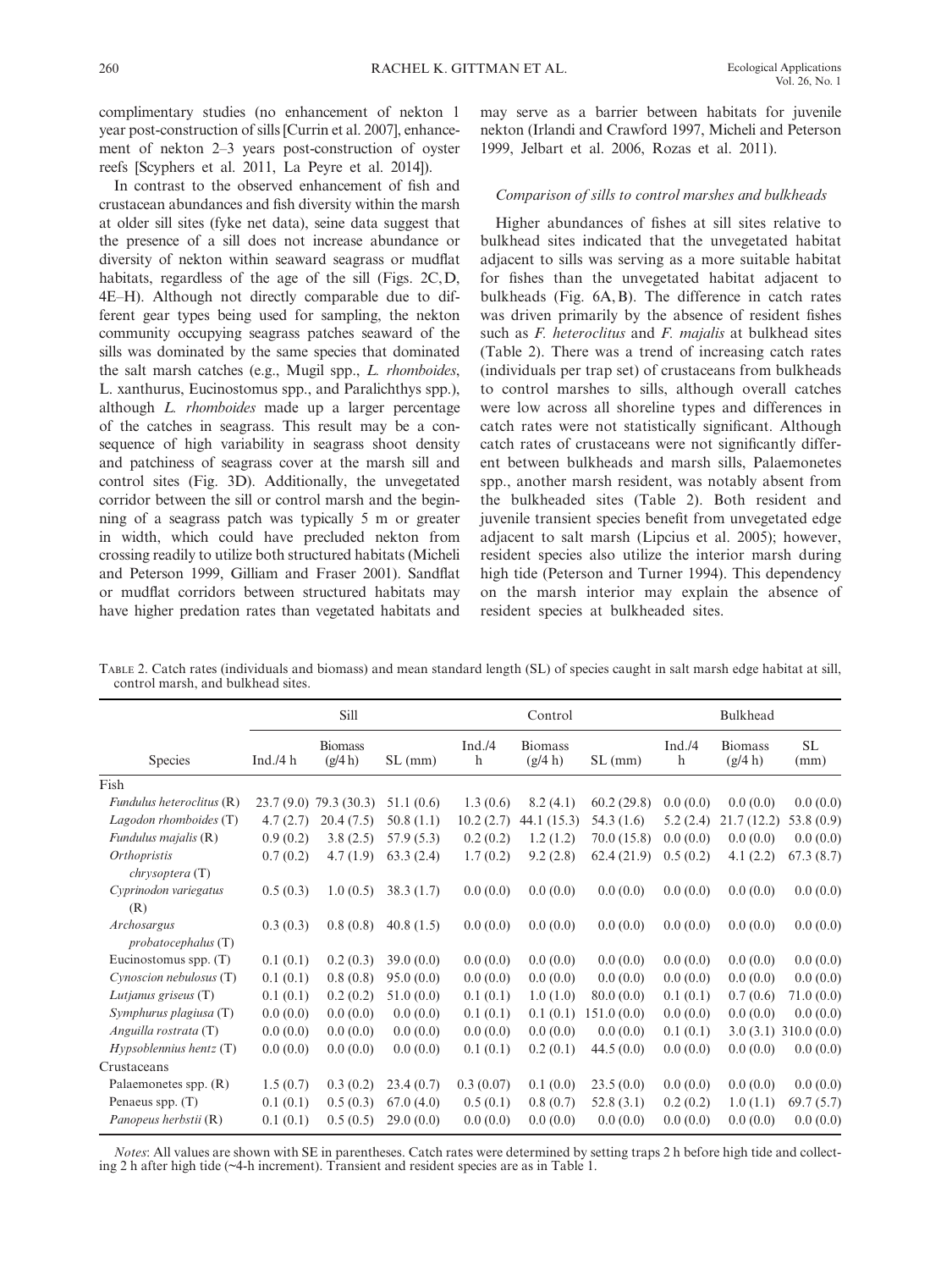Bivalves, such as *C. virginica* and mytilid mussels, were the dominant epibiota on sills, while barnacles formed a larger proportion of the cover on bulkheads (Fig. 6C). Thus, the epibiotic community on sills resembles that of an intertidal oyster reef more so than that on bulkheads (Wells 1961, Fodrie et al. 2014). Nekton that use intertidal oyster reefs for refuge and food resources, such as oyster toadfish (*Opsanus* tau) and *A. probatocephalus* (Peterson et al. 2003), would likely receive similar benefits from stone sills once the epibiotic community has become established. Additionally, the relief and geometry of a sill is closer to that of an oyster reef than is a vertical bulkhead's geometry. Therefore, a sill is likely to provide refuge and resources more similar to those provided by oyster reefs (Chapman and Blockley 2009, Scyphers et al. 2011). Grabowski et al. (2005) and Geraldi et al. (2009) found that restored oyster reefs adjacent to salt marshes did not enhance abundances and were functionally redundant as fish habitat. However, the reefs constructed in both of those studies were lower in vertical relief and overall footprint than the sills sampled in our study. The marsh vegetation in the Grabowski et al. (2005) and Geraldi et al. (2009) studies may have also been older and better established than the young, recently planted marshes in our study. Therefore, increases in habitat structural complexity in the previously studied restored oyster reefs may have been less than increases associated with stone sills in our study.

# *Design, site suitability, monitoring, and adaptive management of living shorelines*

 To ensure that our results guide improved coastal defense strategies, we identify several aspects of living shorelines that warrant further research. If one major goal of a living shoreline is to sustain or enhance multiple ecosystem services, then additional studies targeting the delivery of all those services are needed. A better understanding of the relationship between sill placement relative to marsh plantings and/or design (e.g., size, distance from shore, number of drop-downs or gaps, orientation relative to shore) and accessibility of intertidal habitat to nekton is needed. Factors such as tidal regime, shoreline geomorphology, local sediment supply, fetch, and storm frequency will influence the trajectory of ecosystem development of a living shoreline and should be considered further (Ruggiero and McDougal 2001, Cahoon 2006, Ranasinghe and Turner 2006). Finally, the type of shallow subtidal habitats (e.g., seagrass or mudflat) that would be replaced by a structure should also be identified and the costs and benefits of habitat trade-offs should be assessed (vis- à- vis ecosystem services; Peterson and Lipcius 2003 ).

 Despite the need for additional research on living shorelines, our results allow us to make some specific recommendations for implementing ecologically sustainable coastal defense strategies. First, we suggest wherever feasible, living shorelines (i.e., vegetation alone or, if necessary due to higher rates of erosion, vegetation with a sill) be used to stabilize a shoreline in lieu of bulkheads to provide better habitat for nekton. Also, sites should be monitored for a minimum of three years after construction and periodically thereafter to ensure that vegetation has become established, epibiota have colonized structures, and nektonic organisms are able to access the marsh, using the methodology presented in this study. If vegetation has not become established after three years, additional planting may be required. If nekton access is compromised, additional openings or a reduction in the height of the structure may be necessary to increase water flow or decrease sedimentation. Careful design and management of living shorelines may sustain ecosystem services, such as habitat provision and erosion protection, even as sea levels rise (Rodriguez et al. 2014) and storm intensity or frequency increases (Arkema et al. 2013). Therefore, living shorelines should be considered further as a preferred option for shoreline erosion protection that simultaneously enhances the ecosystem service of habitat enhancement for fish and mobile crustaceans.

#### **ACKNOWLEDGMENTS**

 We thank D. Acree, J. Shallcross, S. Bailey, J. Best, L. Lindgren, M. Hare, the Pine Knoll Shores Aquarium, and the North Carolina Coastal Federation for allowing us to survey their coastal properties. We also thank: J. Fear, S. Fegley, T. Rodriguez, S. Faulkner, and four anonymous reviewers for their guidance and reviews; and M. Brodeur, C. Coughlin, E. Davis, D. Keller, J. Lee, J. Morton, A. Popowich, M. Prafka, D. Roycroft, R. Sicheneder, P. Shrestha, and S. Zhang for assistance with field surveys. This research was funded by a NC Coastal Recreational Fishing License Grant to J. Bruno, C. Peterson, and R. Gittman, a NOAA NERRS graduate fellowship to R. Gittman, a grant to J. Fodrie from the National Science Foundation, NSF OCE-1155628, and the University of North Carolina at Chapel Hill. The scientific results and conclusions, as well as any views or opinions expressed herein, are those of the author(s) and do not necessarily reflect the views of NOAA or the Department of Commerce.

#### LITERATURE CITED

- Anderson, M. 2005. Permutational multivariate analysis of variance: a computer program. Department of Statistics, University of Auckland, Auckland, New Zealand.
- Arkema, K. K., G. Guannel, G. Verutes, S. A. Wood, A. Guerry, M. Ruckelshaus, P. Kareiva, M. Lacayo, and J. M. Silver. 2013. Coastal habitats shield people and property from sea-level rise and storms. Nature Climate Change 3:1-6.
- Bell, J. D., and M. Westoby, 1986. Abundance of macrofauna in dense seagrass is due to habitat preference, not predation. Oecologia 68:205-209.
- Bilkovic, D., and M. Roggero. 2008. Effects of coastal development on nearshore estuarine nekton communities. Marine Ecology Progress Series 358:27-39.
- Bozek, C. M., and D. M. Burdick. 2005. Impacts of seawalls on saltmarsh plant communities in the Great Bay Estuary,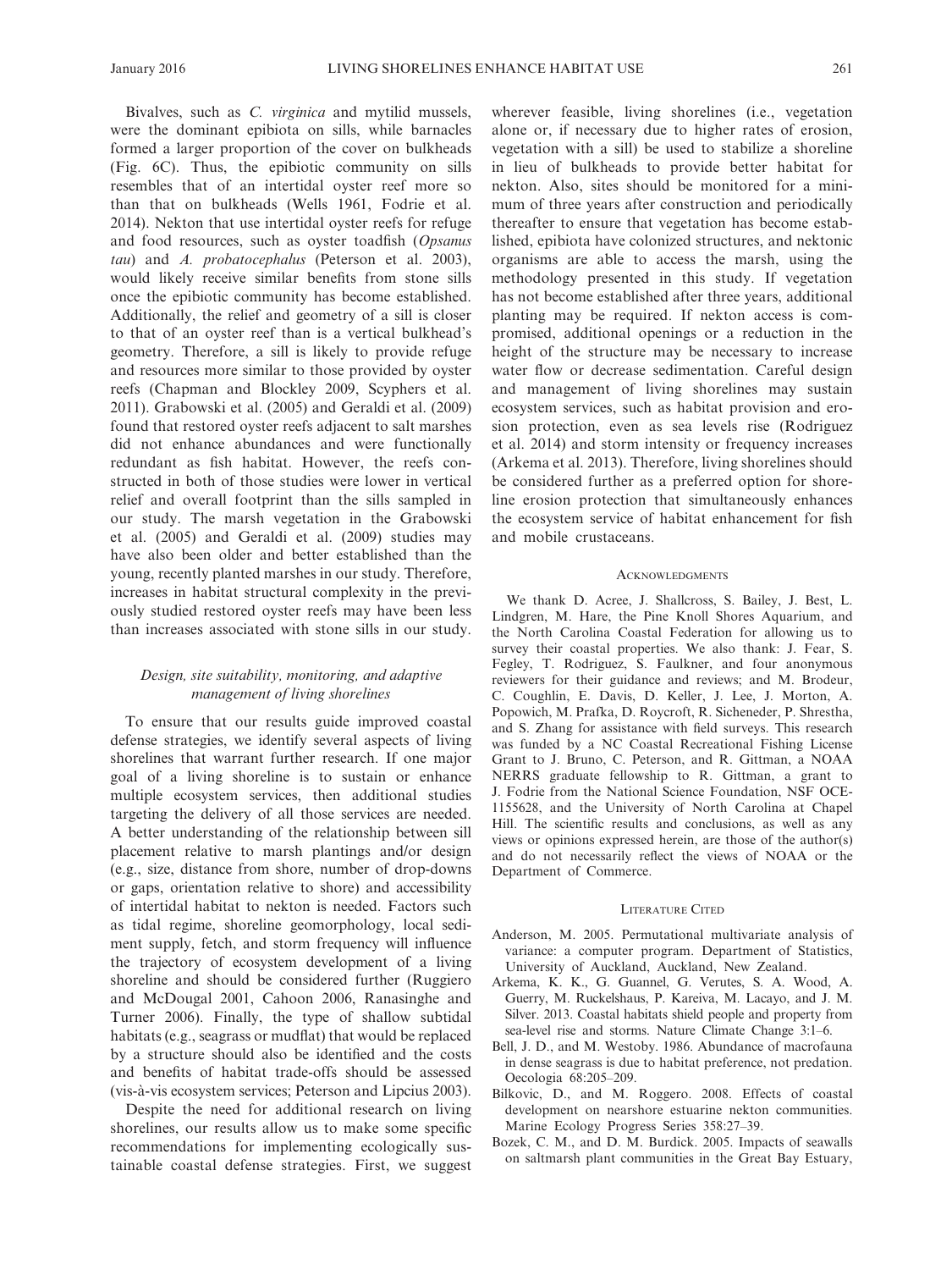New Hampshire USA. Wetlands Ecology Management 13:553-568.

- Bulleri, F., and M. G. Chapman. 2010. The introduction of coastal infrastructure as a driver of change in marine environments. Journal of Applied Ecology 47:26-35.
- Cahoon, D. R. 2006. A review of major storm impacts on coastal wetland elevations . Estuaries and Coasts 29 - 898 - 898
- Carpenter, S. R., et al. 2009. Science for managing ecosystem services: beyond the Millennium Ecosystem Assessment. Proceedings of the National Academy of Sciences USA  $106 \cdot 1305 - 1312$
- Chapman, M. G., and D. J. Blockley. 2009. Engineering novel habitats on urban infrastructure to increase intertidal biodiversity. Oecologia 161:625-635.
- Cheong, S. M., B. Silliman, P. P. Wong, B. van Wesenbeeck, C. K. Kim, and G. Guannel. 2013. Coastal adaptation with ecological engineering. Nature Climate Change  $3:787 - 791.$
- Chesapeake Bay Trust. 2014. Living shorelines. Chesapeake Bay Trust, Annapolis, Maryland, USA. http://www.cbf.org/ Document.Doc?id=60
- Clarke, K. R., and R. N. Gorley. 2001. PRIMER 6.1.1 with PERMANOVA+ 1.0.1. Primer-E, Plymouth, UK.
- Coasts, Oceans, Ports, and Rivers Institute (COPRI). 2014. Living shorelines database . http://mycopri.org/node/1467
- Craft, C., S. Broome, and C. Campbell. 2002. Fifteen years of vegetation and soil development after brackish- water marsh creation. Restoration Ecology 10:248-258.
- Craft, C., P. Megonigal, S. Broome, J. Stevenson, R. Freese, J. Cornell, L. Zheng, and J. Sacco. 2003. The pace of ecosystem development of constructed *Spartina alterniflora* marshes. Ecological Applications 13:1417-1432.
- Crooks, S., and R. K. Turner. 1999. Integrated coastal management: sustaining estuarine natural resources . Pages 241-289 *in* D. B. Nedwell, and D. G. Raffaelli. Advances in ecological research, vol. 29. Academic Press, San Diego, California, USA.
- Currin, C. A., W. S. Chappell, and A. Deaton. 2009. Developing alternative shoreline armoring strategies: the living shoreline approach in North Carolina. Pages 91-102 *in* H. Shipman, M. N Dethier, G. Gelfenbaum, K. L. Fresh, and R. S. Dinicola . Puget Sound shorelines and the impacts of armoring—Proceedings of the State of the Science Workshop. U.S. Geological Survey Scientific Investigations Report 2010–5254. USGS, Seattle, Washington, USA.
- Currin, C. A., P. C. Delano, and L. M. Valdes-Weaver. 2007. Utilization of a citizen monitoring protocol to assess the structure and function of natural and stabilized fringing salt marshes in North Carolina. Wetlands Ecology Management 16:97-118.
- Dahl, T. E., and S. M. Stedman. 2013. Status and trends of wetlands in the coastal watersheds of the coterminous United States 2004 to 2009 . U.S. Department of the Interior, Fish and Wildlife Service and National Oceanic and Atmospheric Administration, National Marine Fisheries Service, Washington, D.C., USA.
- Daoust, R. J., and D. L. Childers, 1998. Quantifying aboveground biomass and estimating net aboveground primary production for wetland macrophytes using a non- destructive phenometric technique. Aquatic Botany 62:115-133.
- Doody, J. P. 2004. Coastal squeeze—an historical perspective. Journal of Coastal Conservation 10:129-138.
- Drummond, S. P., and S. D. Connell. 2005. Quantifying percentage cover of subtidal organisms on rocky coasts: a comparison of the costs and benefits of standard methods. Marine and Freshwater Research 56:865-876.
- Dugan, J. E., D. M. Hubbard, I. F. Rodil, D. L. Revell, and S. Schroeter. 2008. Ecological effects of coastal armoring on sandy beaches. Marine Ecology 29:160-170.
- Fear, J., and B. Bendell. 2011. N.C. Division of Coastal Management assessment of 27 marsh sills in North Carolina: final report. N.C. Division of Coastal Management Assessment, Morehead City, North Carolina, USA.
- Fodrie, F. J., et al. 2014. Classic paradigms in a novel environment: trajectory of restored intertidal oyster reefs governed by principals learned from rocky shores and saltmarsh wetlands. Journal of Applied Ecology  $51(5):1314-1325.$
- Geraldi, N., S. Powers, K. Heck, and J. Cebrian. 2009. Can habitat restoration be redundant? Response of mobile fishes and crustaceans to oyster reef restoration in marsh tidal creeks. Marine Ecology Progress Series 389:171-180.
- Gilliam, J. F., and D. F. Fraser. 2001. Movement in corridors: enhancement by predation threat, disturbance, and habitat structure. Ecology 82:258-273.
- Gittman, R. K., F. J. Fodrie, A. M. Popowich, D. A. Keller, J. F. Bruno, C. A. Currin, C. H. Peterson, and M. F. Piehler. 2015 . Engineering away our natural defenses: an analysis of shoreline hardening in the US . Frontiers in Ecology and the Environment 13:301-307.
- Gittman, R. K., A. M. Popowich, J. F. Bruno, and C. H. Peterson. 2014. Marshes with and without sills protect estuarine shorelines from erosion better than bulkheads during a Category 1 hurricane. Ocean and Coastal Management 102:94-102.
- Grabowski, J. 2004. Habitat complexity disrupts predator-prey interactions but not the trophic cascade on oyster reefs. Ecology 85:995-1004.
- Grabowski, J. H., A. R. Hughes, and D. L. Kimbro. 2008. Habitat complexity influences cascading effects of multiple predators. Ecology 89:3413-3422.
- Grabowski, J. H., A. R. Hughes, D. L. Kimbro, and M. A. Dolan. 2005. How habitat setting influences restored oyster reef communities. Ecology 86:1926-1935.
- Grabowski, J. H., and C. H. Peterson. 2007. Restoring oyster reefs to recover ecosystem services. Pages 281-298 in K. Cuddington, W. G. Wilson, and A. Hastings, editors. Ecosystem engineers plants to protists. Academic Press, Burlington, Massachusetts, USA .
- Hall, M., and O. Pilkey. 1991. Effects of hard stabilization on dry beach width for New Jersey. Journal of Coastal Research 7:771-785.
- Hauxwell, J., J. Cebrian, C. Furlong, and I. Valiela. 2001. Macroalgal canopies contribute to eelgrass (Zostera marina) decline in temperate estuarine ecosystems. Ecology 82:1007-1022.
- Hettler, W., Jr. 1989. Nekton use of regularly-flooded saltmarsh cordgrass habitat in North Carolina, USA. Marine Ecology Progress Series 56:111-118.
- Hoegh-Guldberg, O., and J. F. Bruno. 2010. The impact of climate change on the world's marine ecosystems. Science 328 : 1523 – 1528 .
- Holm, S. 1979. A simple sequentially rejective multiple test procedure. Scandinavian Journal of Statistics 6:65-70.
- Irlandi, E. A., and M. K. Crawford. 1997. Habitat linkages: the effect of intertidal saltmarshes and adjacent subtidal habitats on abundance, movement, and growth of an estuarine fish. Oecologia 110:222-230.
- Jelbart, J. E., P. M. Ross, and R. M. Connolly. 2006. Fish assemblages in seagrass beds are influenced by the proximity of mangrove forests . Marine Biology 150:993-1002.
- La Peyre, M. K., A. T. Humphries, S. M. Casas, and J. F. La Peyre. 2014. Temporal variation in development of